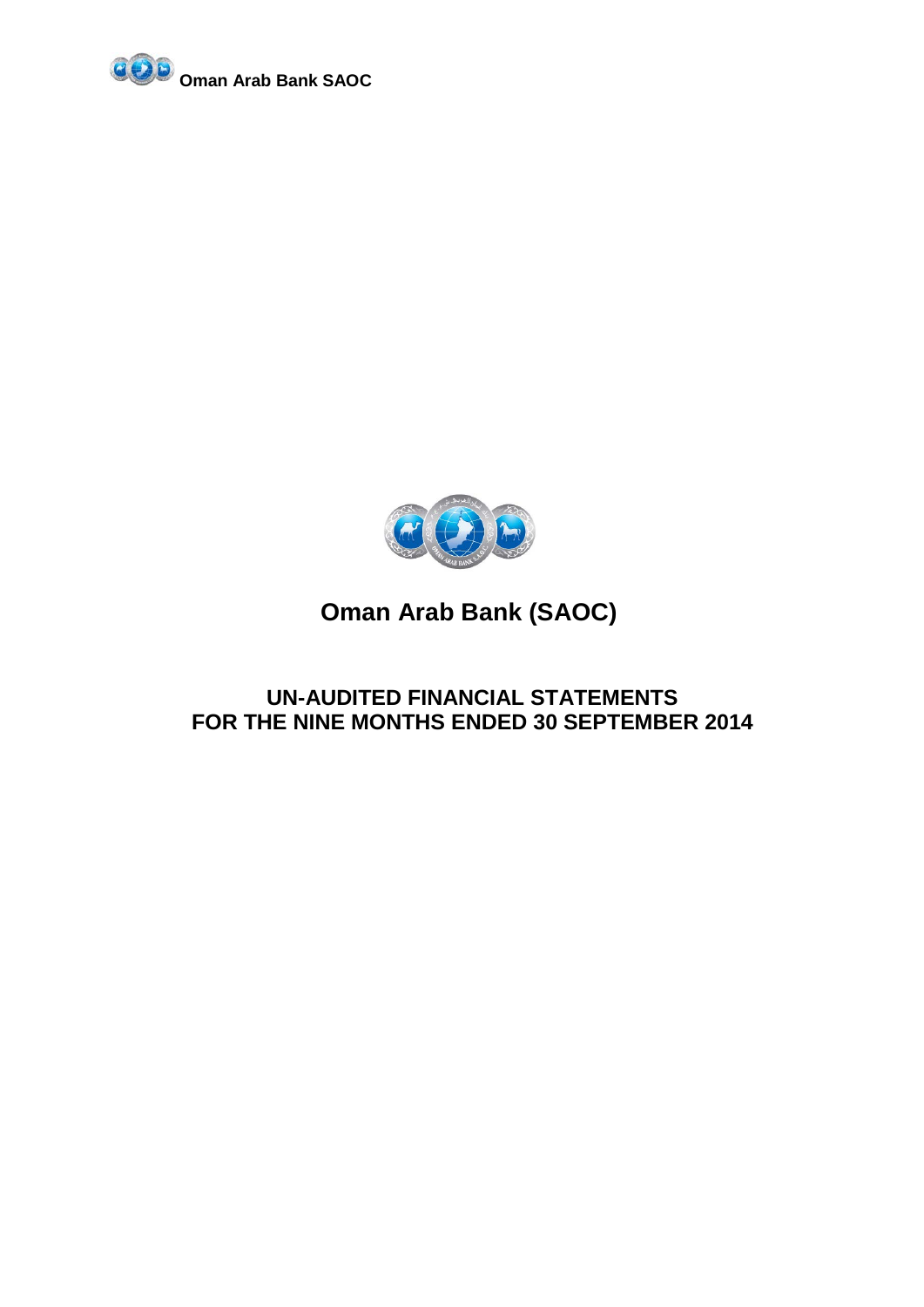

### **UN-AUDITED FINANCIAL STATEMENTS FOR THE NINE MONTHS ENDED 30 September 2014**

### **Contents**

|                                          | Page     |
|------------------------------------------|----------|
| <b>Summary of Results</b>                | 2        |
| <b>Statement of Financial Position</b>   | 3        |
| <b>Statement of Income</b>               | 4        |
| <b>Statement of Changes in Equity</b>    | 5        |
| <b>Statement of Cash Flows</b>           | 6        |
| <b>Notes to the Financial Statements</b> | $7 - 26$ |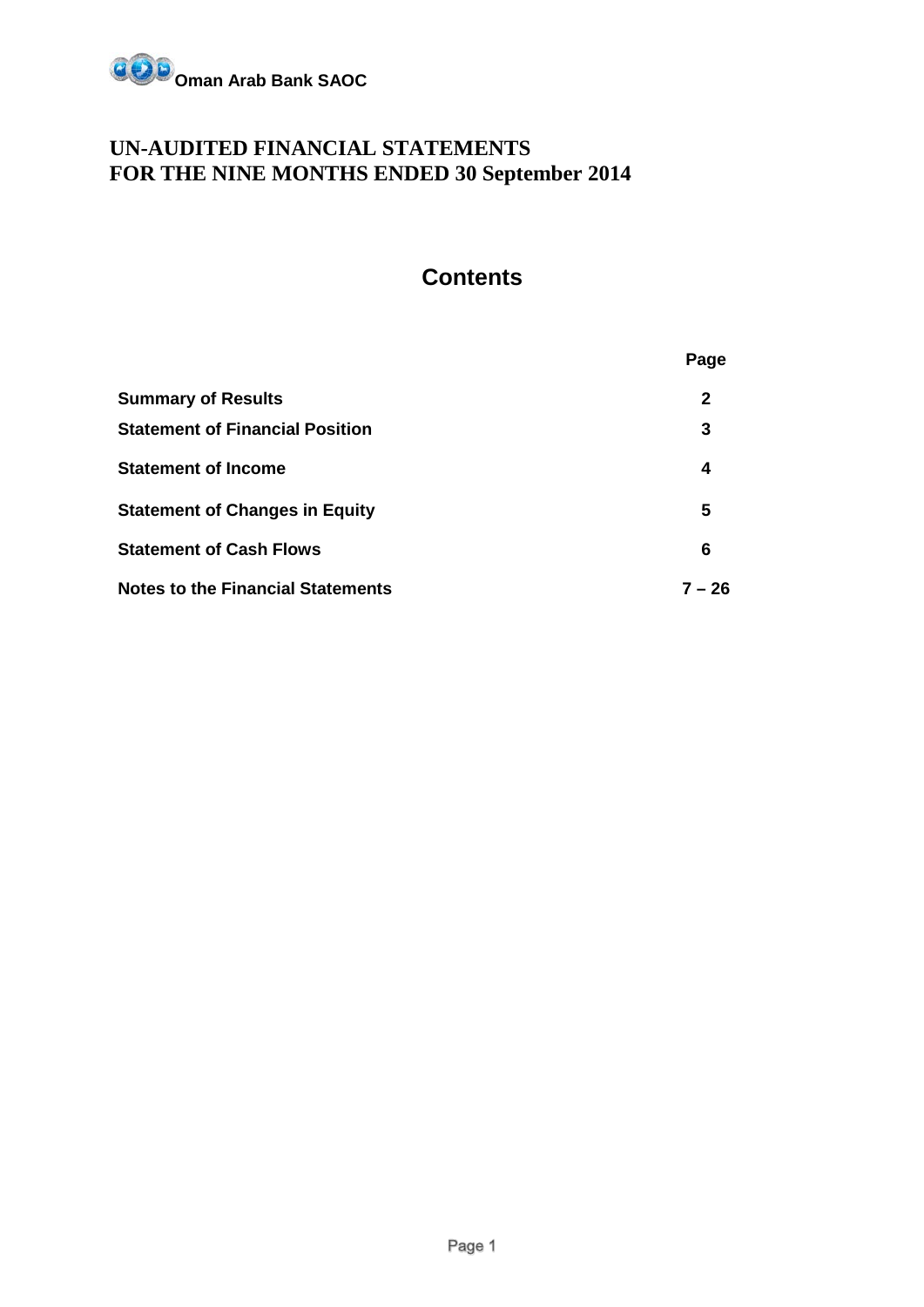

### **SUMMARY OF UN-AUDITED RESULTS AT 30 September 2014**

| <b>Particulars</b>                      | 30-Sep-14<br><b>RO 000</b> | 30-Sep-13<br><b>RO 000</b> |
|-----------------------------------------|----------------------------|----------------------------|
| Net Loans and advances                  | 1,228,046                  | 1,142,671                  |
| <b>Customers' Deposits</b>              | 1,355,032                  | 1,081,712                  |
| Other assets                            | 38,072                     | 37,484                     |
| Net worth                               | 208,480                    | 192,149                    |
| Net interest income                     | 32,582                     | 31,414                     |
| Net profit for the period               | 21,224                     | 18,649                     |
| Basic earnings per share for the period | OMR 0.024                  | OMR 0.022                  |
| Capital Adequacy Ratio                  | 15.42%                     | 15.87%                     |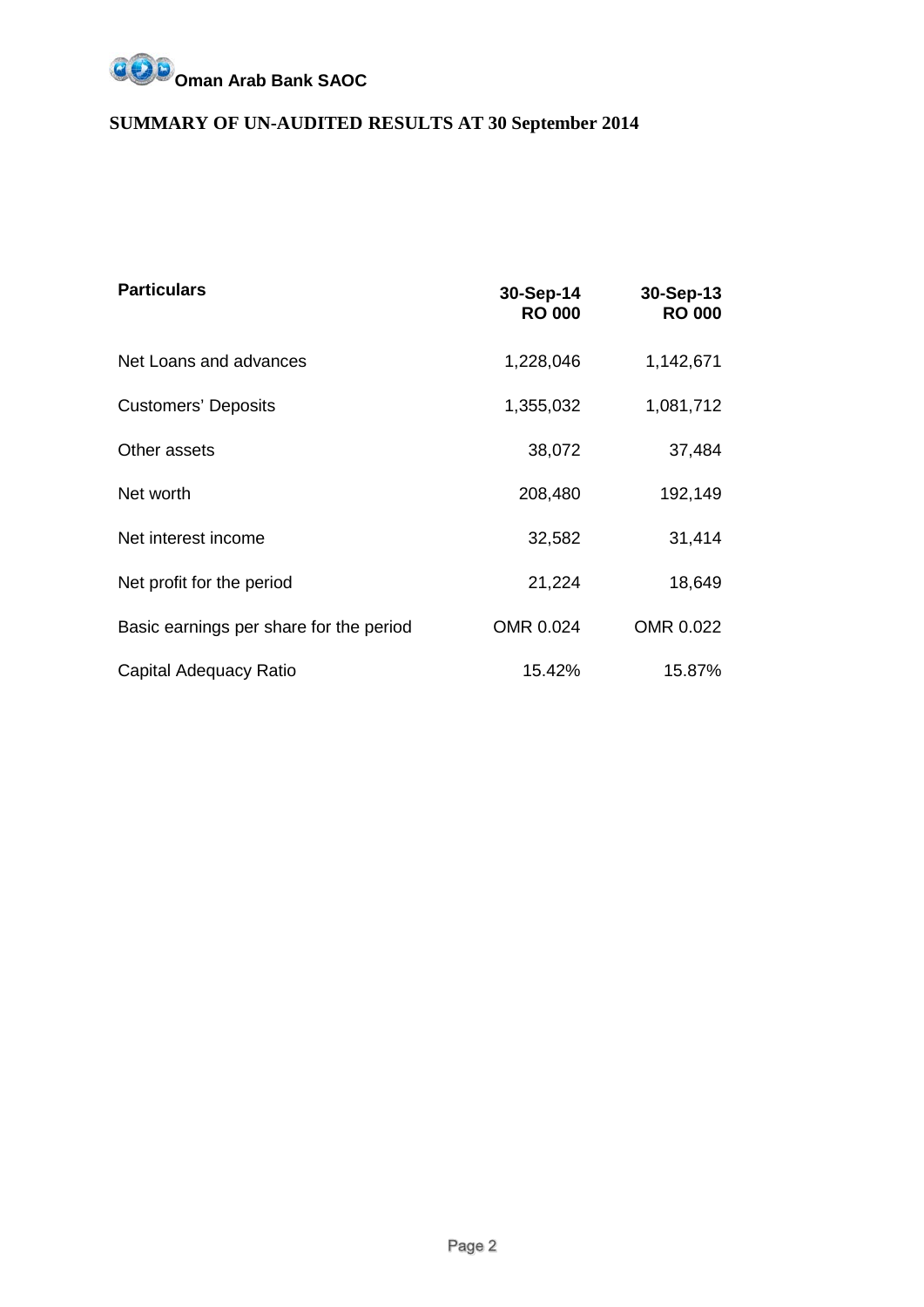### **Oman Arab Bank SAOC UN-AUDITED STATEMENT OF FINANCIAL POSITION AT 30 SEPTEMBER 2014**

|                                                  | <b>Note</b> | 30-Sep-14     | 30-Sep-13     |
|--------------------------------------------------|-------------|---------------|---------------|
|                                                  |             | <b>RO 000</b> | <b>RO 000</b> |
| <b>Assets</b>                                    |             |               |               |
| Cash and balances with Central Bank of Oman      | 3           | 70,062        | 244,696       |
| Certificates of deposit                          | 4           | 225,000       | 91,000        |
| Due from banks                                   | 5           | 50,508        | 21,699        |
| Loans and advances                               | 6           | 1,228,046     | 1,142,671     |
| Investments in securities                        | 7           | 55,516        | 47,941        |
| Property and equipment                           | 8           | 27,451        | 26,421        |
| Other assets                                     | 9           | 38,072        | 37,484        |
| <b>Total assets</b>                              |             | 1,694,655     | 1,611,912     |
| <b>Liabilities</b>                               |             |               |               |
| Due to banks                                     | 10          | 12,112        | 24,481        |
| Customers' deposits                              | 11          | 1,355,032     | 1,081,712     |
| <b>Other liabilities</b>                         | 12          | 65,764        | 260,899       |
| <b>Subordinated Bonds</b>                        | 13          | 50,000        | 50,000        |
| <b>Taxation</b>                                  | 14          | 3,266         | 2,671         |
| <b>Total liabilities</b>                         |             | 1,486,174     | 1,419,763     |
| <b>Shareholders' funds</b>                       |             |               |               |
| Share capital                                    | 15          | 116,000       | 116,000       |
| Legal reserve                                    | 16          | 27,627        | 25,125        |
| General reserve                                  |             | 20,819        | 19,568        |
| Subordinated debt reserve                        |             | 20,000        | 10,000        |
| Cumulative changes in fair value of              |             |               |               |
| investments                                      |             | 1,469         | 1,135         |
| Retained earnings                                |             | 22,566        | 20,321        |
| <b>Total shareholders' funds</b>                 |             | 208,481       | 192,149       |
| <b>Total liabilities and shareholders' funds</b> |             | 1,694,655     | 1,611,912     |
| <b>Contingent liabilities</b>                    | 22          | 945,089       | 895,938       |

The financial statements were approved by the board of directors on 27<sup>th</sup> October 2014 and were signed on their behalf by:

Rashad Muhammad Al Zubair **Chairman**

Amin Al-Husseini **Chief Executive Officer**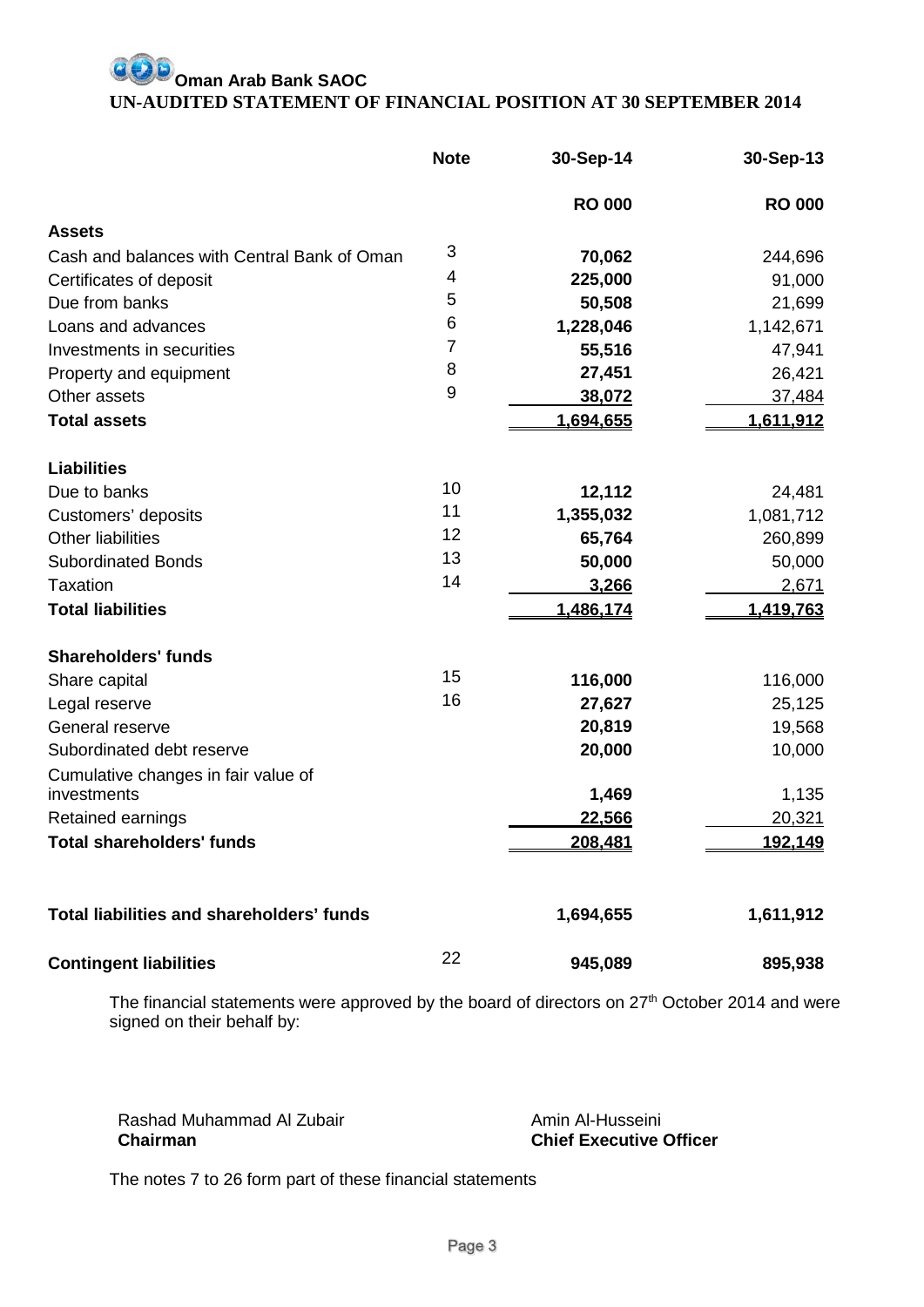

#### **UN-AUDITED STATEMENT OF COMPREHENSIVE INCOME FOR THE NINE MONTHS ENDED 30 SEPTEMBER 2014**

|                                                     | <b>Note</b> | 30-Sep-14        | 30-Sep-13        |
|-----------------------------------------------------|-------------|------------------|------------------|
|                                                     |             | <b>RO 000</b>    | <b>RO 000</b>    |
| Interest income                                     | 17          | 42,864           | 39,588           |
| Interest expense                                    | 18          | (10, 282)        | (8, 174)         |
| Net interest income                                 |             | 32,582           | 31,414           |
| Investment Income                                   | 19          | 2,483            | 1,800            |
| Other operating income                              | 20          | 18,332           | 13,691           |
| <b>Total income</b>                                 |             | 53,397           | 46,905           |
| Staff expenses                                      |             | (17, 512)        | (14, 945)        |
| Other operating expenses                            |             | (8,430)          | (7,642)          |
| Depreciation                                        | 8           | (1, 917)         | (1,205)          |
| <b>Operating expenses</b>                           |             | (27, 859)        | (23, 792)        |
| <b>Operating profit</b>                             |             | 25,538           | 23,113           |
| Allowance for loan impairment                       | 6           | (7, 952)         | (5, 331)         |
| Recoveries from allowance for loan<br>impairment    |             | 6,645            | 3,538            |
| Profit before tax                                   |             | 24,231           | 21,320           |
| <b>Taxation</b>                                     | 14          | (3,007)          | (2,671)          |
| Net profit for the period                           |             | 21,224           | 18,649           |
| Other comprehensive income                          |             |                  |                  |
| Changes in fair value of investments                |             | 105              | 989              |
| <b>Total Comprehensive Income for the</b><br>period |             | 21,329           | 19,638           |
|                                                     |             |                  |                  |
| <b>Basic Earnings per share (annualised)</b>        | 23          | <b>OMR 0.024</b> | <b>OMR 0.022</b> |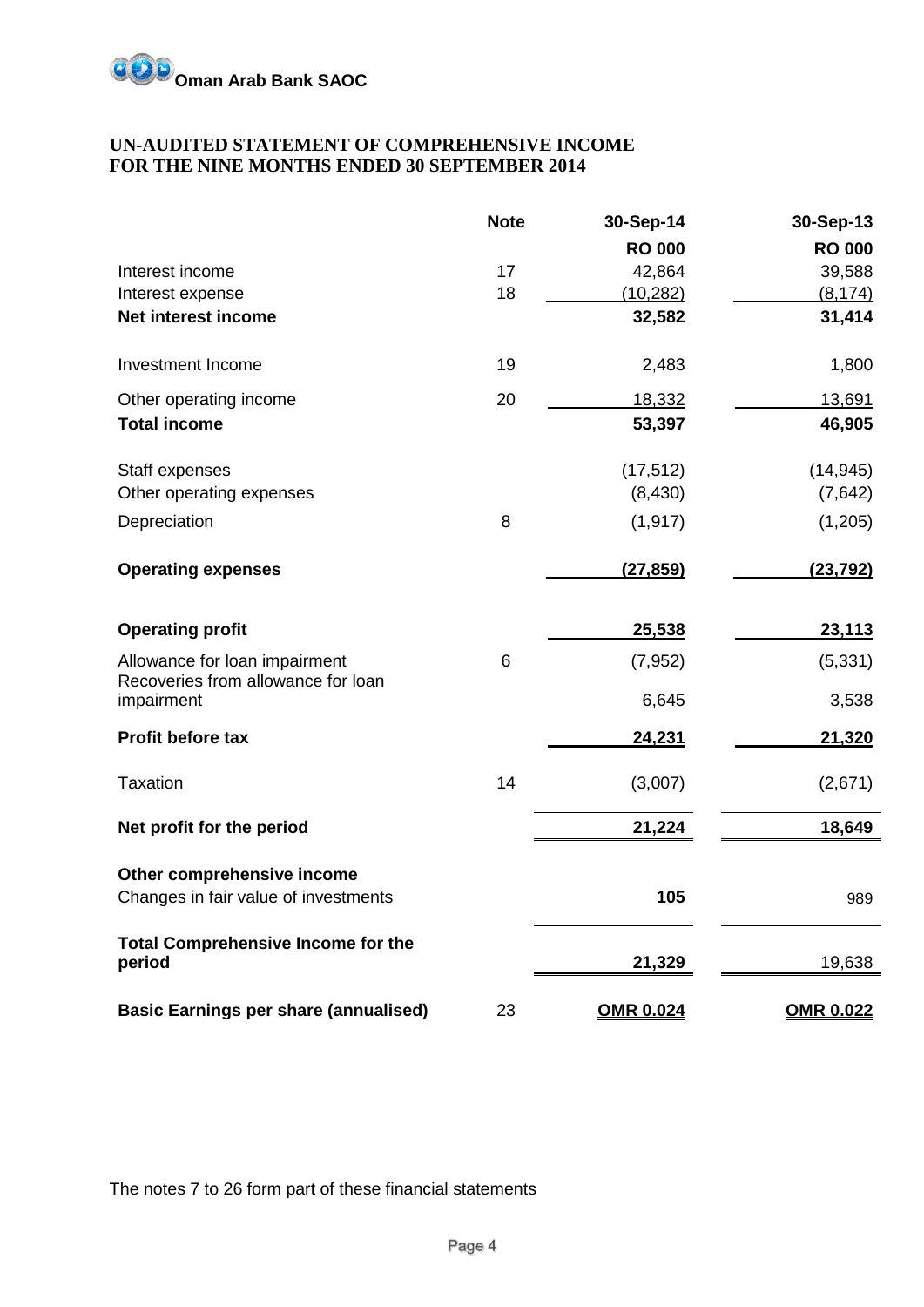

#### **UNAUDITED STATEMENT OF CHANGES IN EQUITY FOR THE SIX MONTHS ENDED 30 SEPTEMBER 2014**

|                                                                                | <b>Share</b><br>capital | Legal<br>reserve | <b>General</b><br>reserve | <b>Subordinated</b><br>Debt reserve | <b>Proposed</b><br>Cash<br>dividends | <b>Retained</b><br>earnings | <b>Cumulative</b><br>changes in fair<br>value | <b>Total</b>        |
|--------------------------------------------------------------------------------|-------------------------|------------------|---------------------------|-------------------------------------|--------------------------------------|-----------------------------|-----------------------------------------------|---------------------|
|                                                                                | <b>RO '000</b>          | <b>RO '000</b>   | <b>RO '000</b>            | <b>RO '000</b>                      | <b>RO '000</b>                       | <b>RO '000</b>              | <b>RO '000</b>                                | <b>RO '000</b>      |
| <b>Balance at 1-Jan-13</b>                                                     | 116,000                 | 25,125           | 19,568                    | 10,000                              | 11,600                               | 1,672                       | 146                                           | 184,111             |
| Dividends paid                                                                 |                         |                  |                           |                                     | (11,600)                             |                             |                                               | (11,600)            |
| Change in fair value of<br>investment available for<br>sale (refer to note 10) |                         |                  |                           |                                     |                                      |                             | 989                                           | 989                 |
| Net profit                                                                     |                         |                  |                           |                                     |                                      | 18,649                      |                                               | 18,649              |
| Proceeds from issue of<br>share capital                                        |                         |                  |                           |                                     |                                      |                             |                                               |                     |
| Transfer to share capital                                                      |                         |                  |                           |                                     |                                      |                             |                                               |                     |
| Balance at 30-Sep-2013                                                         | 116,000                 | 25,125           | 19,567                    | <u> 10,000</u>                      |                                      | 20,321                      | 1,135                                         | 192,149             |
| <b>Balance at 1-Jan-14</b><br>Dividends paid                                   | 116,000                 | 27,627           | 20,819                    | 20,000                              | 11,600<br>(11,600)                   | 1,342                       | 1,364                                         | 198,752<br>(11,600) |
| Change in fair value of<br>investment available for<br>sale (refer to note 10) |                         |                  |                           |                                     |                                      |                             | 105                                           | 105                 |
| Net profit                                                                     |                         |                  |                           |                                     |                                      | 21,224                      |                                               | 21,223              |
| Proceeds from issue of<br>share capital                                        |                         |                  |                           |                                     |                                      |                             |                                               |                     |
| Transfer to share capital                                                      |                         |                  |                           |                                     |                                      |                             |                                               |                     |
| <b>Balance at 30-Sep-14</b>                                                    | 116,000                 | 27,627           | 20,819                    | 20,000                              |                                      | 22,566                      | 1,469                                         | 208,481             |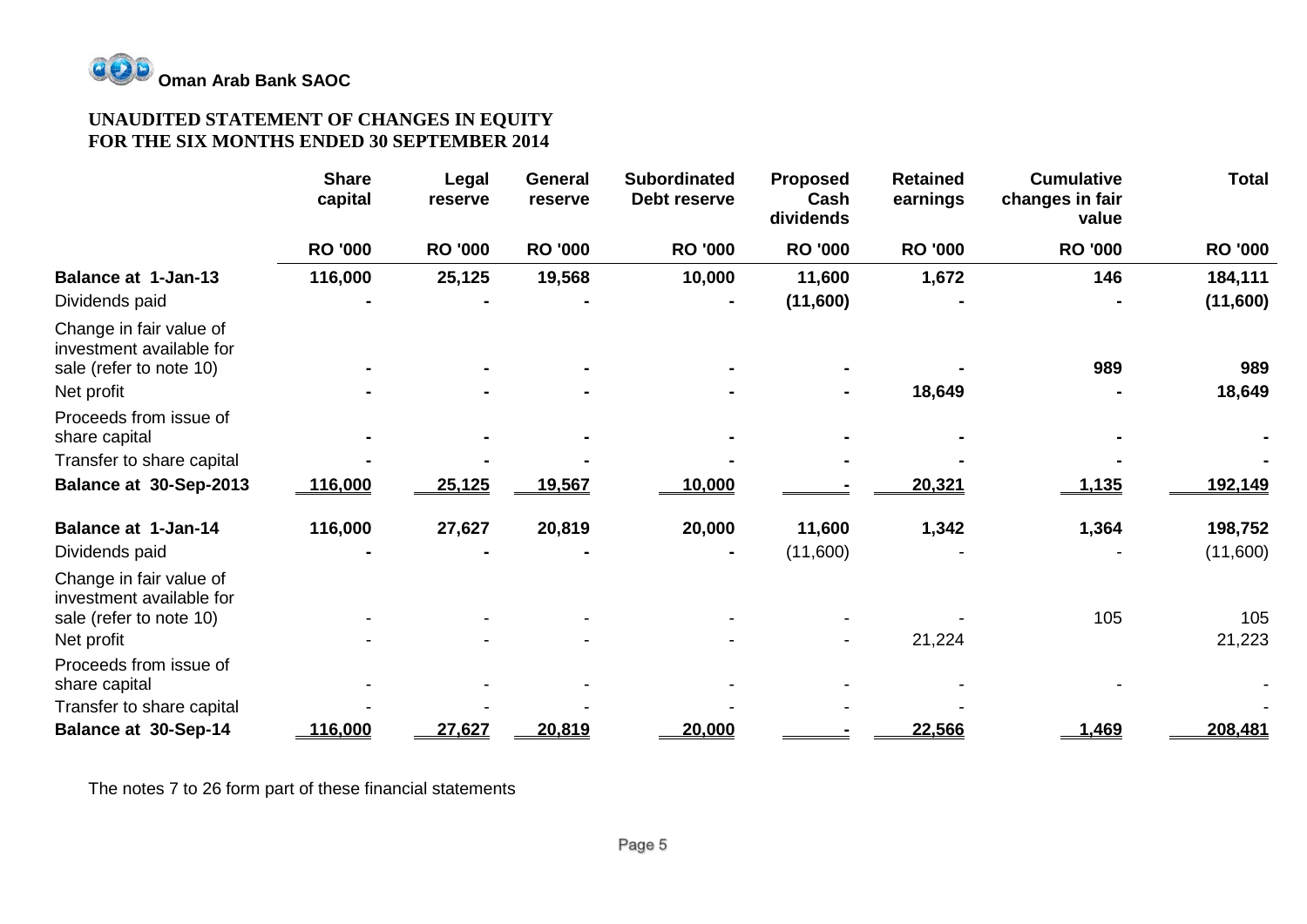### **OD** Oman Arab Bank SAOC **UN-AUDITED STATEMENT OF CASH FLOWS FOR THE NINE MONTHS ENDED 30 SEPTEMBER 2014**

|                                                                              | 30-Sep-14        | 30-Sep-13         |
|------------------------------------------------------------------------------|------------------|-------------------|
| <b>Operating activities</b>                                                  | <b>RO 000</b>    | RO 000            |
| Profit before taxation                                                       | 24,230           | 21,320            |
| Adjustments:                                                                 |                  |                   |
| Depreciation                                                                 | 1,917            | 1,225             |
| Allowance for loan impairment                                                | 7,952            | 5,331             |
| Recoveries /release from allowance for loan impairment                       | (6, 645)         | (3, 538)          |
| Profit on sale of fixed assets                                               | (23)             | (47)              |
| Loss on sale of fixed assets                                                 |                  |                   |
| Income from investments held-to-maturity                                     | (591)            | (536)             |
| Changes in fair value of investments at fair value through<br>profit or loss |                  |                   |
| Cash flows from Operating profit before changes in                           | (185)            | (499)             |
| operating assets & liabilities                                               | 26,655           |                   |
| Net changes in:                                                              |                  | 23,256            |
| Loans and advances                                                           |                  |                   |
| Financial assets at fair value through profit or loss                        | (153,062)<br>720 | (209, 649)<br>401 |
| Other assets                                                                 | (6, 272)         | (7, 258)          |
| Customers' deposits                                                          | 205,879          | 50,568            |
| Other liabilities                                                            | 19,055           | 219,303           |
| Cash from (used in) operating activities                                     | 92,975           | 76,621            |
| Tax paid                                                                     | (3, 433)         | (3, 850)          |
| Net cash from (used in) operating activities                                 | 89,542           | 72,771            |
|                                                                              |                  |                   |
| <b>Investing activities</b>                                                  |                  |                   |
| Purchase of property & equipment                                             | (2,570)          | (6, 136)          |
| Proceeds from sale of property & equipment                                   | 34               | 317               |
| Purchase of non-trading investments                                          |                  |                   |
| Purchase of investments available-for-sale                                   | (29, 176)        | (11, 721)         |
| Proceeds from sale of investments available-for-sale                         | 27,137           | 5,824             |
| Sale or maturities of investments held-to-maturity                           | (301)            |                   |
| Purchase of Investment held to maturity                                      | (168)            | (89)              |
| Income from investments held- to- maturity                                   | 591              | 536               |
| Net cash (used in) investing activities                                      | (4, 453)         | (11, 269)         |
| <b>Financing activities</b>                                                  |                  |                   |
| Proceeds from issue of share capital                                         |                  |                   |
| Proceeds from Subordinated bonds                                             |                  |                   |
| Dividends paid                                                               | (11,600)         | (11,600)          |
| Net cash (used in) financing activities                                      | (11,600)         | (11,600)          |
| Net increase/(decrease) in cash and cash equivalents                         | 73,489           | 49,902            |
| Cash and cash equivalents at beginning of period                             | 263,469          | 282,512           |
| Cash and cash equivalents at end of period                                   | 336,958          | 332,414           |
|                                                                              |                  |                   |
| Cash and cash equivalents comprise:                                          |                  |                   |
| Cash and balances with Central Bank of Oman                                  | 70,062           | 244,696           |
| Less restricted deposits                                                     | (500)            | (500)             |
| Net Cash and balances with Central Bank of Oman                              | 69,562           | 244,196           |
| Deposits with Banks                                                          | 50,481           | 21,694            |
| Less: Due to banks                                                           | (8,085)          | (24, 476)         |
| Certificates of deposit                                                      | 225,000          | 91,000            |
| Cash and cash equivalents at end of period                                   | 336,958          | 332,414           |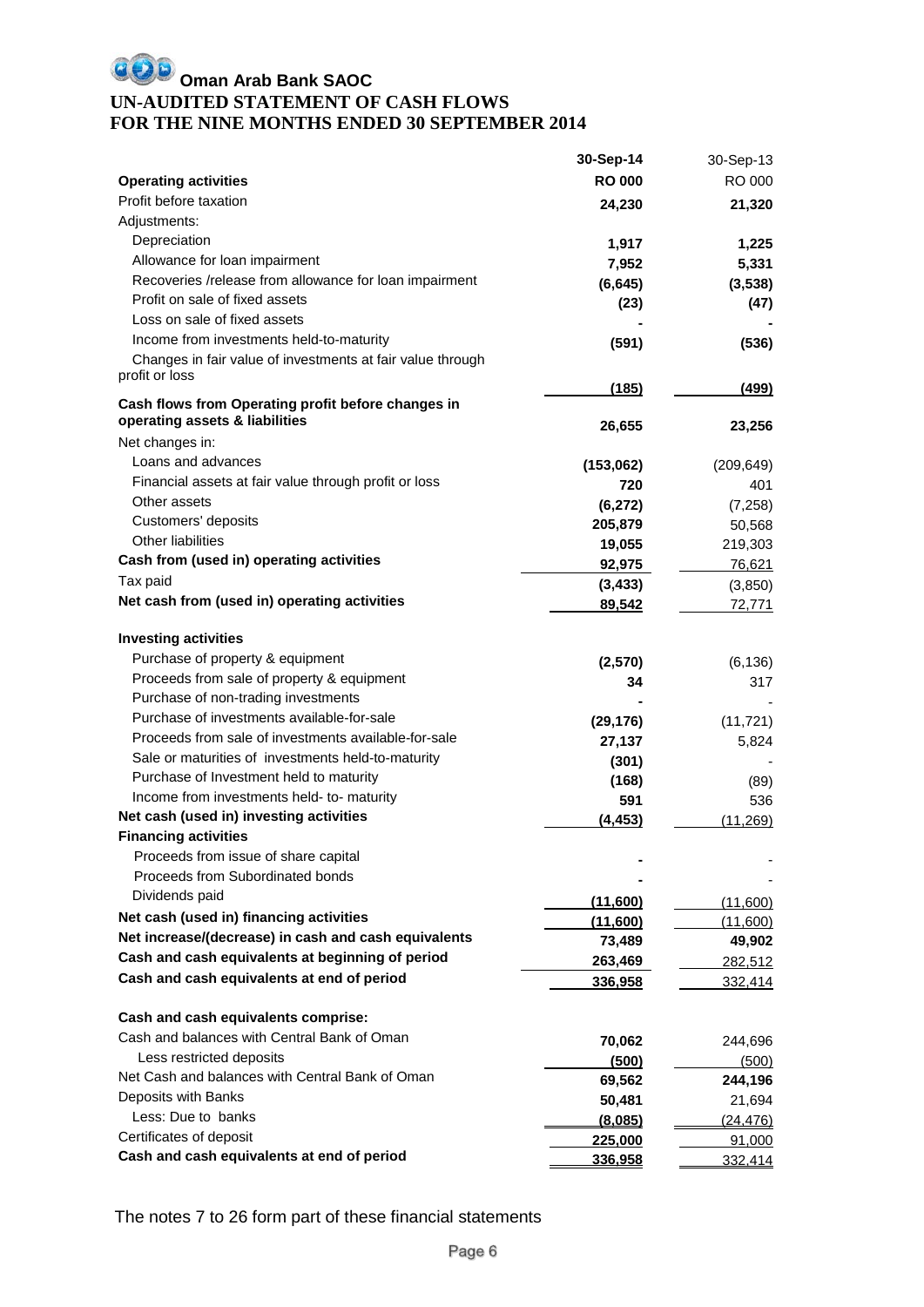#### **NOTES TO THE UN-AUDITED FINANCIAL STATEMENTS FOR THE NINE MONTHS ENDED 30 SEPTEMBER 2014**

#### **1 Legal status and principal activities**

Oman Arab Bank SAOC (the Bank) was incorporated in the Sultanate of Oman on 1 October 1984 as a closed joint stock company. It is principally engaged in commercial and investment banking activities through a network of branches in the Sultanate of Oman. The registered head office of the Bank is at Muttrah Business District, PO Box 2010, Ruwi, Postal Code 112, Sultanate of Oman.

The Bank has a management agreement with Arab Bank Plc Jordan, which owns 49% of the Bank's share capital. In accordance with the terms of the management agreement, Arab Bank Plc Jordan provides banking related technical assistance and other management services, including the secondment of managerial staff. The bank employed 1,179 staff as at 30 September 2014 (30 Sep 2013: 1,110)

#### **2 PRINCIPAL ACCOUNTING POLICIES**

These financial statements have been prepared in accordance with International Financial Reporting Standards ("IFRS"), the requirements of the Commercial Companies Law of 1974, as amended and the disclosure requirements of the Central Bank of Oman.

#### *Basis of preparation*

The financial statements are prepared under the historical cost convention, as modified by the revaluation of investment securities, financial assets and financial liabilities at fair value through profit or loss and all derivative contracts.

#### *Financial assets*

The Bank classifies its financial assets in the following categories: financial assets at fair value through profit or loss, available for sale investments, loans and advances and held-to-maturity investments. Management determines the classification of its investments at initial recognition.

#### *Financial assets at fair value through profit or loss*

Financial assets at fair value through profit or loss comprise financial securities held for trading which are acquired principally for the purpose of selling in the short-term and instruments so designated by management upon inception. Financial assets at fair value through profit or loss are initially recognised at fair value and transaction costs are expensed in the income statement. Unrealised gains or losses arising from changes in fair value are included in the income statement in the period in which they arise. Derivatives are also categorised as held for trading unless they are designated as hedging instruments.

#### *Loans and advances*

Loans and receivables are non-derivative financial assets with fixed or determinable repayments that are not quoted in an active market. They arise when the Bank provides money directly to a debtor with no intention of trading the receivable. Loans and receivables are recognised when cash is advanced to customers and are carried at amortised cost using the effective interest method.

#### *Available for sale investments*

Available for sale investments are that non-derivative financial assets that are either designated in this category or not classified in any other categories of investment. Available for sale financial assets are initially recognised at fair value including transaction costs. Subsequently these assets are carried at fair value. The changes in fair value are recognised in equity. When assets classified as available for sale are sold or impaired, the accumulated fair value changes recognised in equity are included in the income statement as gains and losses from investments.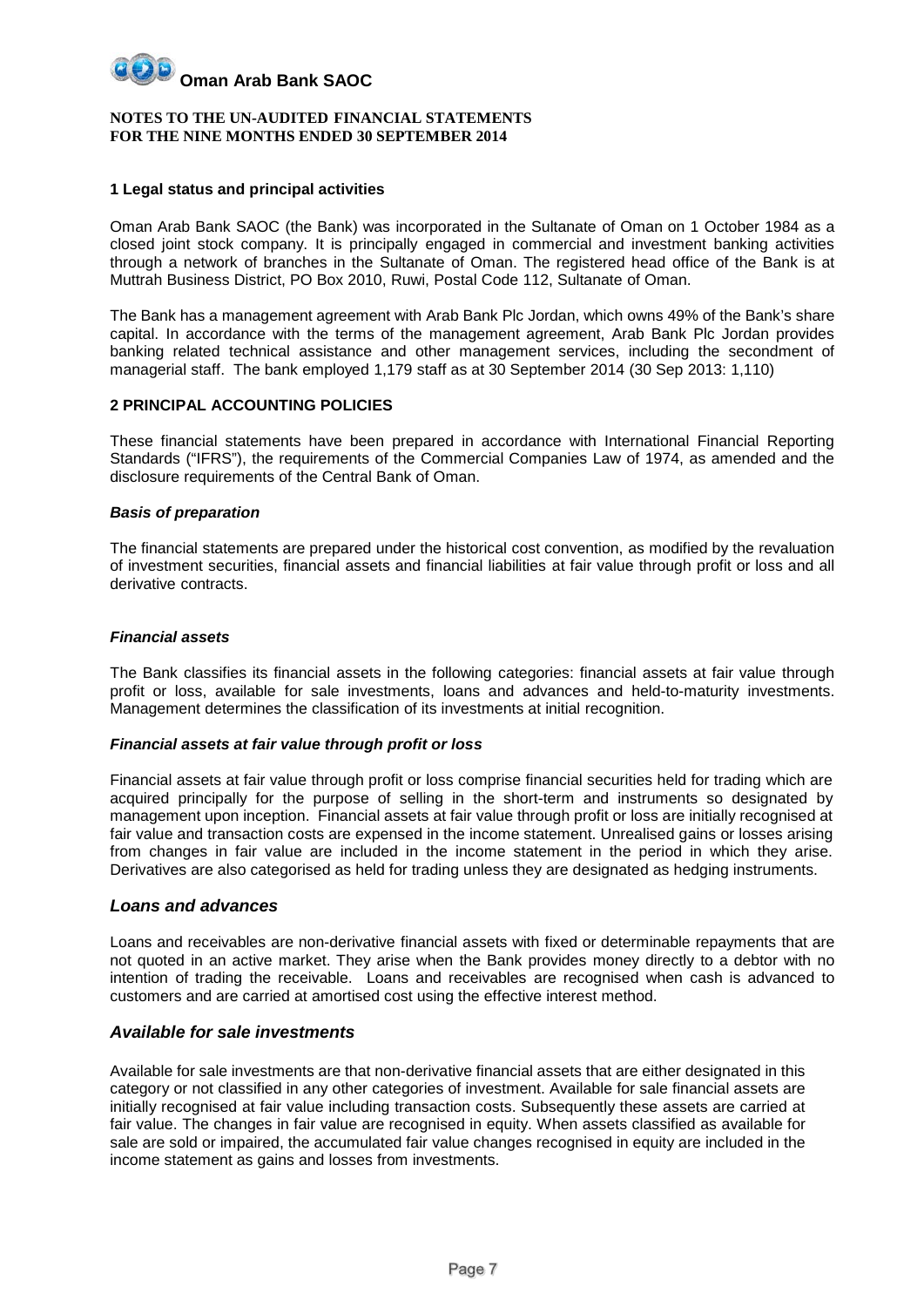#### **NOTES TO THE UN-AUDITED FINANCIAL STATEMENTS FOR THE NINE MONTHS ENDED 30 SEPTEMBER 2014**

#### **2 PRINCIPAL ACCOUNTING POLICIES (continued)**

#### *Held-to-maturity investments*

Held to maturity investments are non-derivative financial assets with fixed or determinable payments and fixed maturities that the Bank's management has the positive intention and ability to hold to maturity. Were the Bank to sell other than an insignificant amount of held-to-maturity assets, the entire category would be tainted and reclassified as available-for-sale. Held to maturity investments are carried at amortised cost using the effective interest method.

#### *Fair value measurement principles*

The fair value of financial instruments is based on their quoted market bid price at the balance sheet date without any deduction for transaction costs. If a quoted market price is not available, the fair value of the instrument is estimated based on discounted cash flow and other valuation techniques.

Where discounted cash flow techniques are used, estimated future cash flows are based on management's best estimates and the discount rate is a market related rate at the balance sheet date for an instrument with similar terms and conditions.

The fair value of derivatives that are not exchange-traded is estimated at the amount that the Bank would receive or pay to terminate the contract at the balance sheet date taking into account current market conditions and the current creditworthiness of the counter-parties.

#### *Derecognition*

Financial assets are derecognised when the right to receive cash from the financial asset has expired or when the Bank has transferred substantially all risks and rewards of ownership. Financial liabilities are derecognised when the liability is extinguished.

#### *Impairment of financial assets*

#### **(a) Assets carried at amortised cost**

The Bank assesses at each balance sheet date whether there is objective evidence that a financial asset or group of financial assets is impaired. A financial asset or a group of financial assets is impaired and an impairment loss is incurred if, and only if, there is objective evidence of impairment as a result of one or more events that occurred after the initial recognition of the asset (a 'loss event') and that loss event (or events) has an impact on the estimated future cash flows of the financial asset or group of financial assets that can be reliably estimated. Objective evidence that a financial asset or group of assets is impaired includes observable data that comes to the attention of the Bank about the following loss events:

- significant financial difficulty of the issuer or obligor;
- a breach of contract, such as a default or delinguency in interest or principal payments;
- the Bank granting to the borrower, for economic or legal reasons relating to the borrower's financial difficulty, a concession that the lender would not otherwise consider;
- it becoming probable that the borrower will enter bankruptcy or other financial reorganisation;
- the disappearance of an active market for that financial asset because of financial difficulties;
- observable data indicating that there is a measurable decrease in the estimated future cash flows from a group of financial assets since the initial recognition of those assets, although the decrease cannot yet be identified with the individual financial assets in the group, including adverse changes in the payment status of borrowers in the Bank, or national or local economic conditions that correlate with defaults on the assets in the Bank; or
- Any other guidelines issued by the Central Bank of Oman.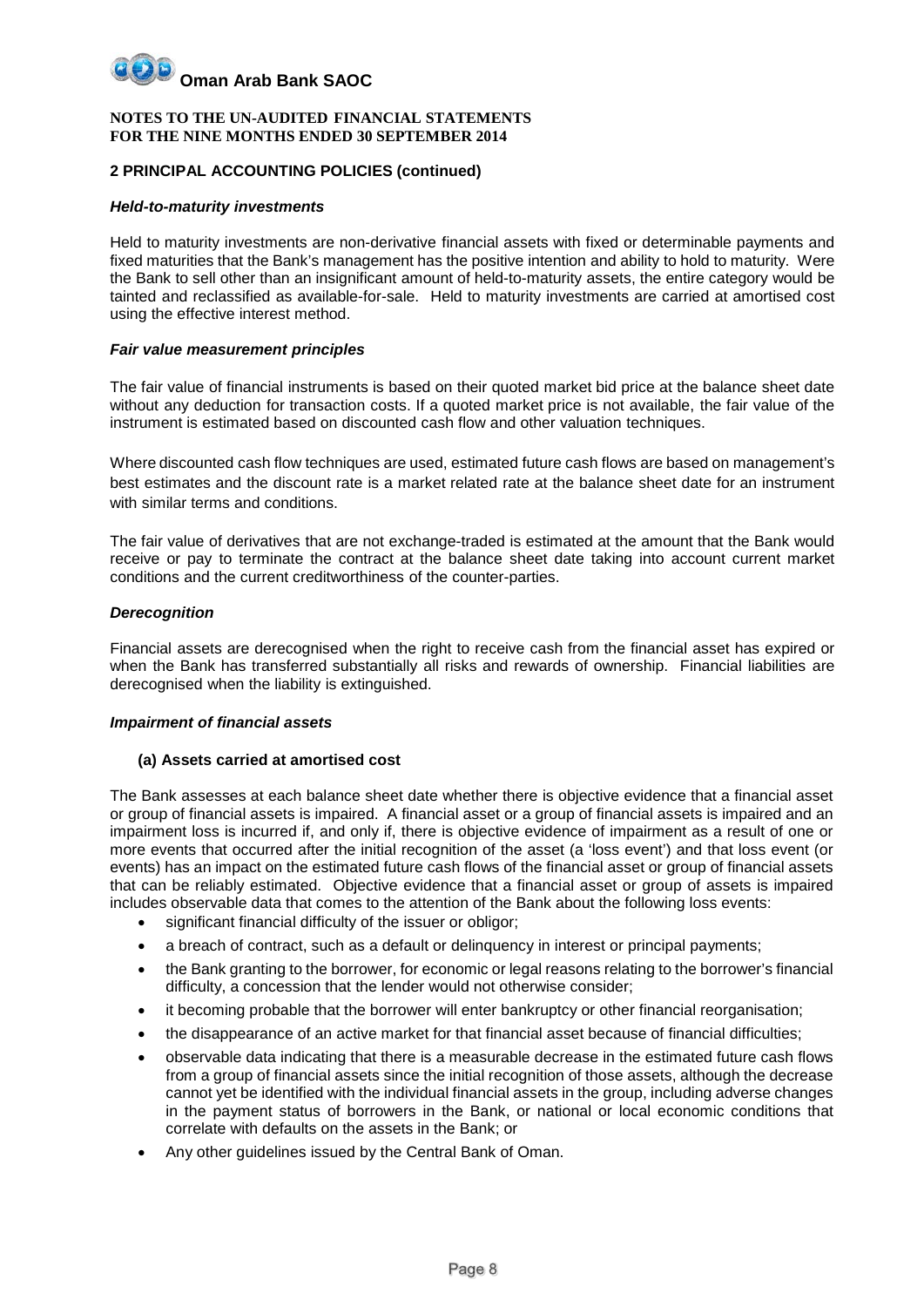#### **NOTES TO THE UN-AUDITED FINANCIAL STATEMENTS FOR THE NINE MONTHS ENDED 30 SEPTEMBER 2014**

#### **2 PRINCIPAL ACCOUNTING POLICIES (continued)**

The Bank first assesses whether objective evidence of impairment exists individually for financial assets that are individually significant, and individually or collectively for financial assets that are not individually significant. If the Bank determines that no objective evidence of impairment exists for an individually assessed financial asset, whether significant or not, it includes the asset in a group of financial assets with similar credit risk characteristics and collectively assesses them for impairment. Assets that are individually assessed for impairment and for which an impairment loss is or continues to be recognised are not included in a collective assessment of impairment.

If there is objective evidence that an impairment loss on loans and receivables or held-to-maturity investments carried at amortised cost has been incurred, the amount of the loss is measured as the difference between the asset's carrying amount and the present value of estimated future cash flows (excluding future credit losses that have not been incurred) discounted at the financial asset's original effective interest rate. The carrying amount of the asset is reduced through the use of an allowance account and the amount of the loss is recognised in the income statement.

#### The calculation of the p

resent value of the estimated future cash flows of a collateralised financial asset reflects the cash flows that may result from foreclosure less costs for obtaining and selling the collateral, whether or not foreclosure is probable.

When a loan is uncollectible, it is written off against the related provision for loan impairment. Such loans are written off after all the necessary procedures have been completed and the amount of the loss has been determined. Subsequent recoveries of amounts previously written off decrease the amount of the provision for loan impairment in the income statement.

If, in a subsequent period, the amount of the impairment loss decreases and the decrease can be related objectively to an event occurring after the impairment was recognised, the previously recognised impairment loss is reversed by adjusting the allowance account. The amount of the reversal is recognised in the income statement.

#### **(b) Renegotiated loans**

Loans that are either subject to collective impairment assessment or individually significant and whose terms have been renegotiated are no longer considered to be past due but are treated as new loans. In subsequent years, the asset is considered to be past due and disclosed only if renegotiated.

#### *Fiduciary assets*

Assets held in trust or in a fiduciary capacity are not treated as assets of the Bank and accordingly are not included in these financial statements. *Offsetting*

Financial assets and financial liabilities are offset and the net amount reported in the balance sheet only when there is a legally enforceable right to set off the recognised amounts and the Bank intends to either settle on a net basis, or to realise the asset and settle the liability simultaneously.

#### *Trade and settlement date accounting*

All regular way purchases and sales of financial assets are recognised on the trade date, i.e. the date that the entity commits to purchase the asset. Regular way purchases or sales are purchases or sales of financial assets that require delivery of assets within the time frame generally established by regulation or convention in the market place.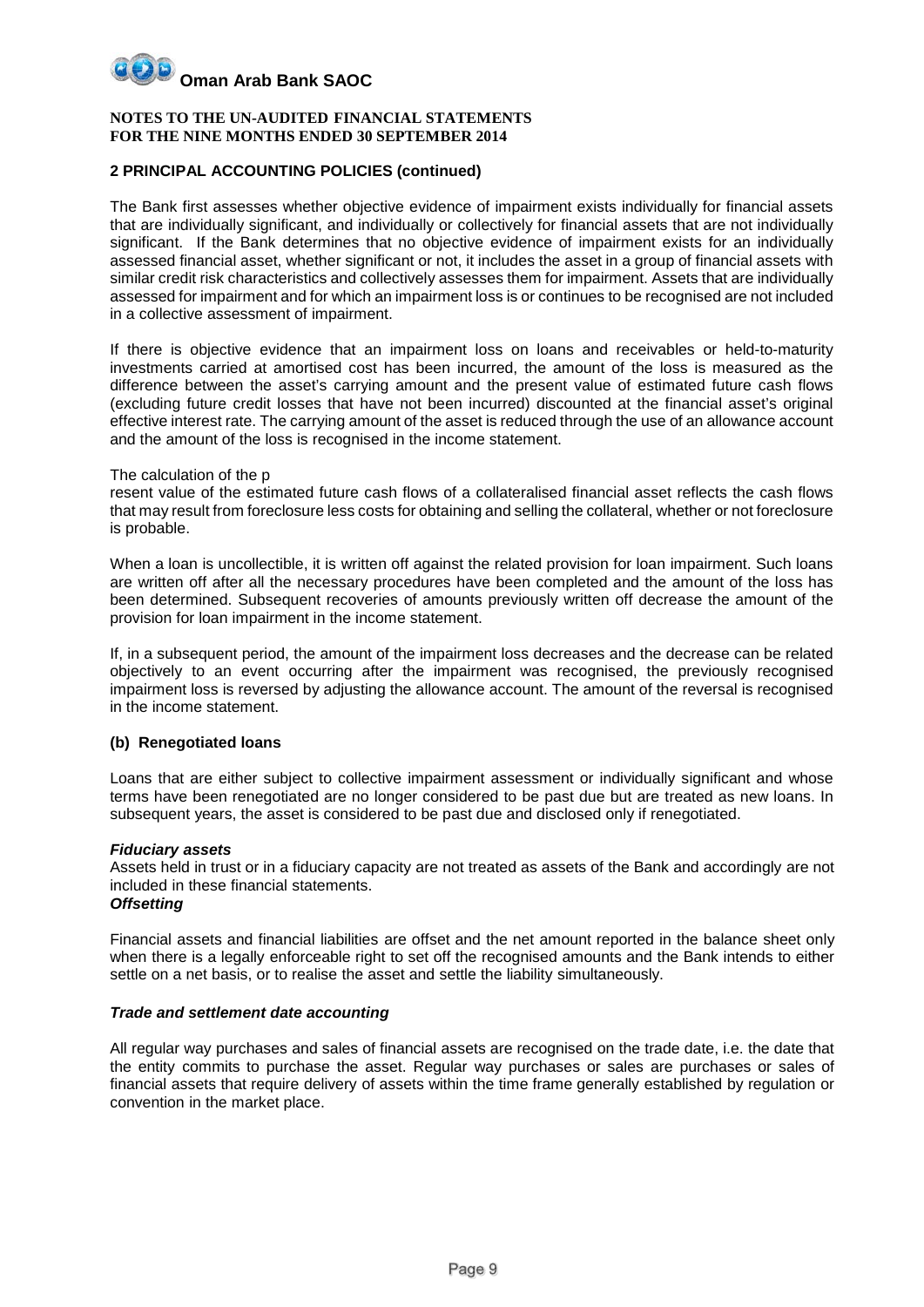#### **NOTES TO THE UN-AUDITED FINANCIAL STATEMENTS FOR THE NINE MONTHS ENDED 30 SEPTEMBER 2014**

#### **2 PRINCIPAL ACCOUNTING POLICIES (continued)**

#### *Property and equipment*

Property and equipment are initially recorded at cost and are subsequently carried at cost less accumulated depreciation and accumulated impairment losses. The carrying amounts are reviewed at each balance sheet date to assess whether they are recorded in excess of their recoverable amount, and where carrying values exceed this recoverable amount, assets are written down to their recoverable amount. Depreciation is calculated so as to write off the cost of property and equipment, other than freehold land and capital work in progress, using the straight-line basis over the estimated useful lives, as follows:

| Freehold property                 | 25 years                            |
|-----------------------------------|-------------------------------------|
| Leasehold property                | 25 years or period of lease if less |
| Equipment, furniture and fixtures | 5 years                             |
| Motor vehicles                    | 5 years                             |

Gains and losses on disposal of property and equipment are determined by reference to their carrying amount and are taken into account in determining operating profit. Repairs and renewals are charged to the income statement when the expense is incurred. Subsequent expenditure is capitalised only when it increases the future economic benefits embodied in the item of property and equipment. All other expenditure is recognised in the income statement as an expense as incurred.

#### *Borrowings*

Borrowings are recognised initially at fair value, being their issue proceeds (fair value of consideration received) net of transaction costs incurred. Borrowings are subsequently stated at amortised cost; any difference between proceeds net of transaction costs and the redemption value is recognised in the income statement over the period of the borrowings using the effective interest method.

#### *Employee Terminal Benefits*

End of service benefits are accrued in accordance with the terms of employment of the Bank's employees at the balance sheet date, having regard to the requirements of the Oman Labour Law 2003. Employee entitlements to annual leave and leave passage are recognised when they accrue to employees and an accrual is made for the estimated liability arising as a result of services rendered by employees up to the balance sheet date. These accruals are included in liabilities.

Contributions to a defined contribution retirement plan for Omani employees in accordance with the Omani Social Insurance Law 1991, are recognised as an expense in the income statement as incurred.

#### *Taxation*

Income tax on the profit or loss for the year comprises current and deferred tax. Income tax is recognised in the income statement except to the extent that it relates to items recognised directly to equity, in which case it is recognised in equity.

Current tax is the expected tax payable on the taxable income for the year, using tax rates enacted or substantially enacted at the balance sheet date, and any adjustment to tax payable in respect of previous years.

Deferred tax is calculated using the balance sheet liability method, providing for temporary differences between the carrying amounts of assets and liabilities for financial reporting purposes and the amounts used for taxation purposes. The amount of deferred tax provided is based on the expected manner of realisation or settlement of the carrying amount of assets and liabilities, using tax rates enacted or substantially enacted at the balance sheet date.

A deferred tax asset is recognised only to the extent that it is probable that future taxable profits will be available against which the asset can be utilised. Deferred tax assets are reduced to the extent that it is no longer probable that the related tax benefit will be realised.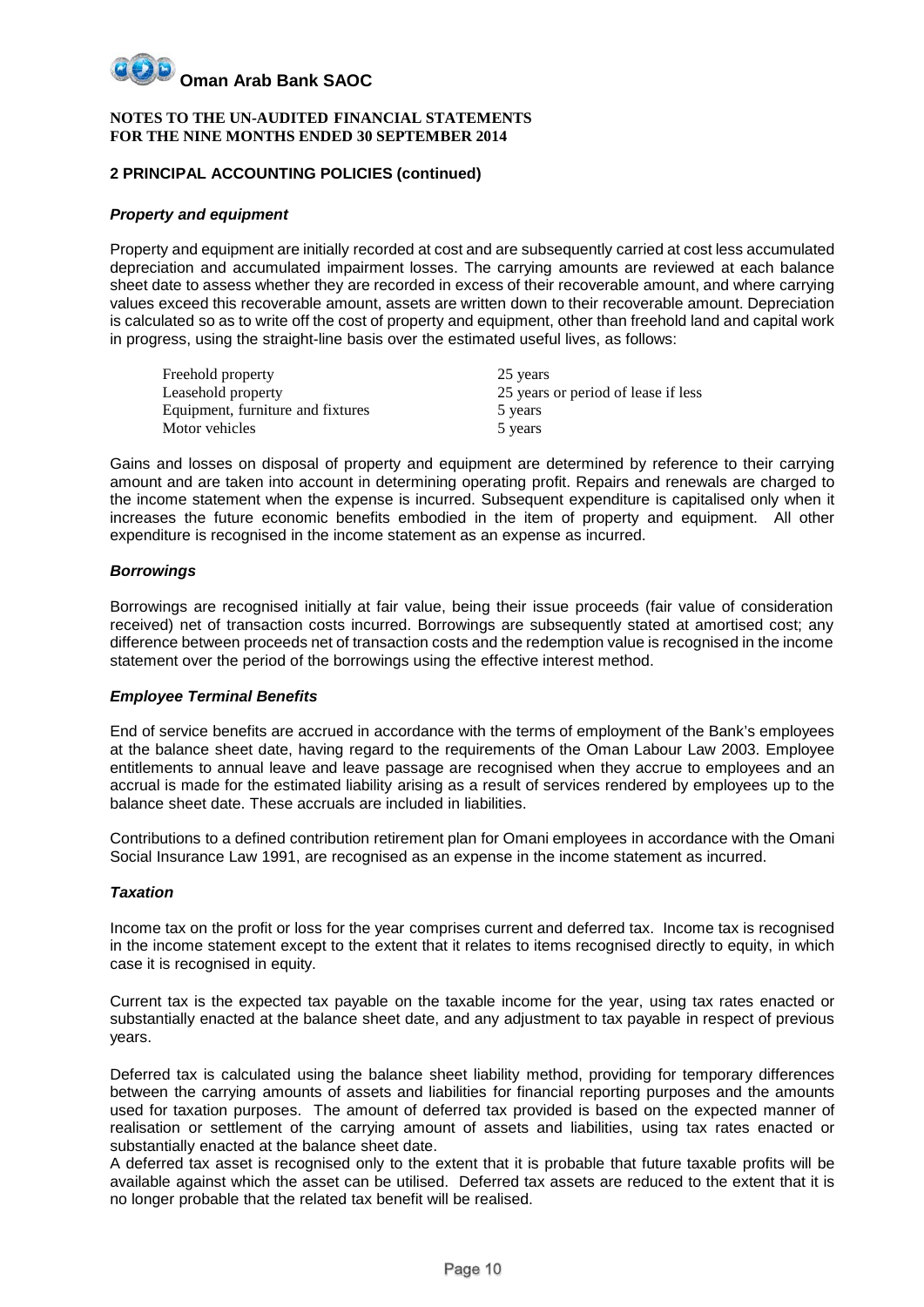#### **NOTES TO THE UN-AUDITED FINANCIAL STATEMENTS FOR THE NINE MONTHS ENDED 30 SEPTEMBER 2014**

#### **2 PRINCIPAL ACCOUNTING POLICIES (continued)**

#### *Foreign currencies*

#### **(a) Functional and presentation currency**

Items included in the financial statements of the Bank are measured and presented in Rial Omani being the currency of the primary economic environment in which the Bank operates.

#### **(b) Transactions and balances**

Transactions in foreign currencies are translated into Rial Omani and recorded at the foreign exchange rate ruling at the date of the transaction. Monetary assets and liabilities denominated in foreign currencies, which are stated at historical cost, are translated into Rial Omani at the foreign exchange rate ruling at the balance sheet date. Foreign exchange differences arising on translation are recognised in the income statement. Non-monetary assets and liabilities denominated in foreign currencies, which are stated at historical cost, are translated into Rial Omani at the foreign exchange rate ruling at the date of the transaction.

#### *Interest income and expense*

Interest income and expense are recognised in the income statement for all instruments measured at amortised cost using the effective interest method.

The effective interest method is a method of calculating the amortised cost of a financial asset or a financial liability and of allocating the interest income or interest expense over the relevant period. The effective interest rate is the rate that exactly discounts estimated future cash payments or receipts through the expected life of the financial instrument or, when appropriate, a shorter period to the net carrying amount of the financial asset or financial liability. When calculating the effective interest rate, the Bank estimates cash flows considering all contractual terms of the financial instrument (for example, prepayment options) but does not consider future credit losses. The calculation includes all fees and points paid or received between parties to the contract that are an integral part of the effective interest rate, transaction costs and all other premiums or discounts.

Once a financial asset or a group of similar financial assets has been written down as a result of an impairment loss, interest income is recognised using the rate of interest used to discount the future cash flows for the purpose of measuring the impairment loss.

#### *Fee and commission income*

Fees and commissions are generally recognised on an accrual basis when the service has been provided. Loan commitment fees for loans that are likely to be drawn down are deferred (together with related direct costs) and recognised as an adjustment to the effective interest rate on the loan. Loan syndication fees are recognised as revenue when the syndication has been completed and the Bank retained no part of the loan package for itself or retained a part at the same effective interest rate for the other participants. Portfolio and other management advisory and service fees are recognised based on the applicable service contracts, usually on a time-apportionment basis. Asset management fees related to investment funds are recognised rateably over the period the service is provided. The same principle is applied for custody services that are continuously provided over an extended period of time.

#### *Provisions*

A provision is recognised in the balance sheet when the Bank has a legal or constructive obligation as a result of a past event, and it is probable that an outflow of economic benefits will be required to settle the obligation and the amount has been reliably estimated. If the effect is material, provisions are determined by discounting the expected future cash flows at a rate that reflects current market assessments of the time value of money and, where appropriate, the risks specific to the liability.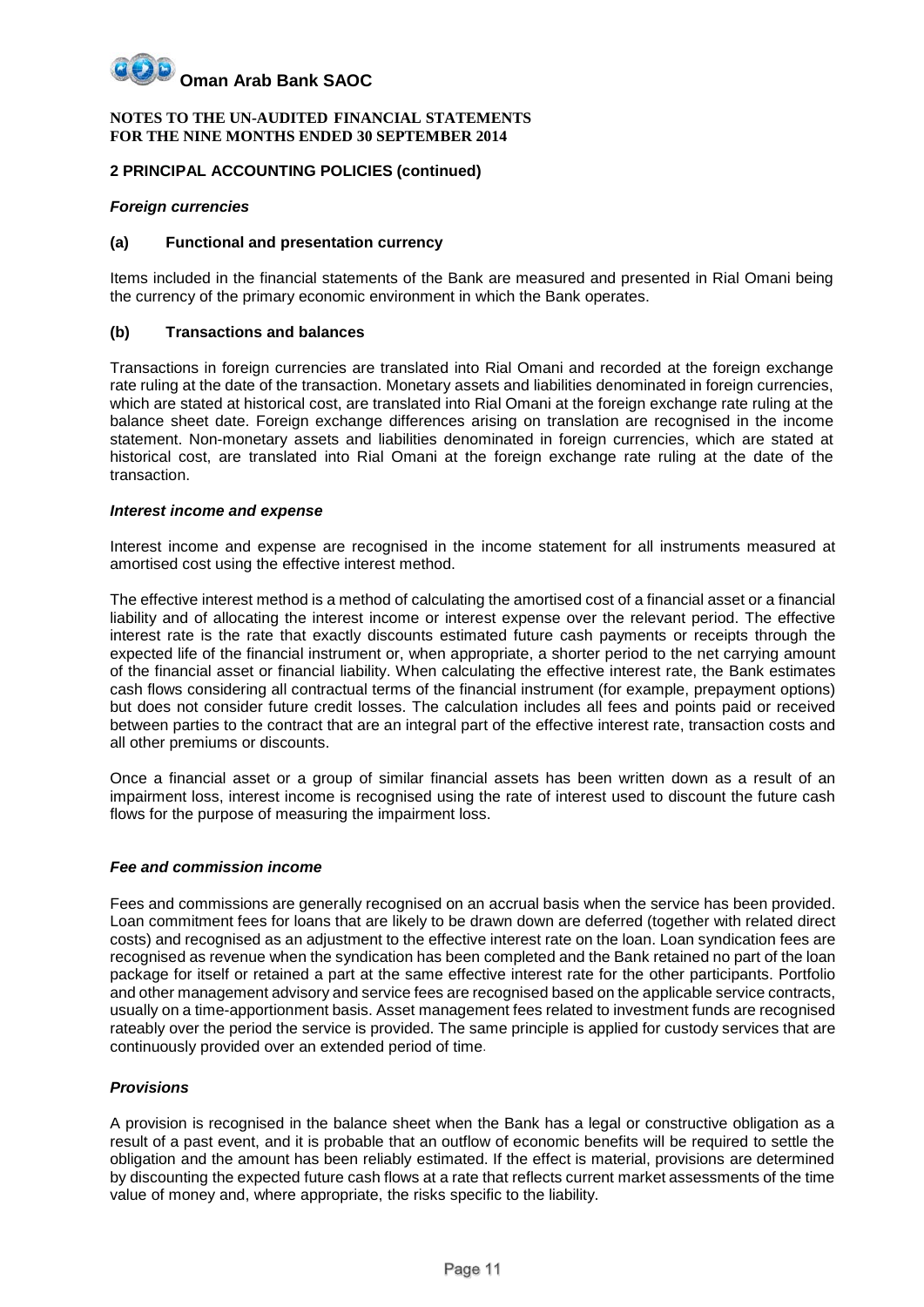#### **NOTES TO THE UN-AUDITED FINANCIAL STATEMENTS FOR THE NINE MONTHS ENDED 30 SEPTEMBER 2014**

#### **2 PRINCIPAL ACCOUNTING POLICIES (continued)**

#### *Cash and cash equivalents*

For the purposes of the cash flow statement, cash and cash equivalents comprise balances with less than three months' maturity from the date of acquisition, including: cash and non-restricted balances with the Central Bank of Oman, treasury bills and other eligible bills, loans and advances to banks, amounts due from other banks and short-term government securities.

#### *Derivative financial instruments*

Derivatives are initially recognised at fair value on the date on which a derivative contract is entered into and are subsequently re-measured at their fair value. Fair values are obtained from quoted market prices in active markets, including recent market transactions. All derivatives are carried as assets when fair value is positive and as liabilities when fair value is negative.

#### *Financial guarantees contracts*

Financial guarantees are contracts that require the issuer to make specified payments to reimburse the beneficiary for a loss incurred because the debtor fails to make payments when due, in accordance with the terms of the debt. Such guarantees are given to banks, financial institutions or other entities on behalf of the customers.

Financial guarantees are initially recognized in the financial statements at fair value on the date the guarantee was issued. Subsequent to initial recognition, the Bank's liabilities under such guarantees are measured at the higher of initial measurement, less amortization calculated to recognize in the income statement the fee income earned on the straight line basis over the life of the guarantee and the best estimate of the expenditure required to settle any financial obligation arising at the balance sheet date. These estimates are determined based on experience of similar transactions and history of past losses, supplemented by the judgment of management. Any increase in the liability relating to guarantees is taken to the income statement.

#### *Segment reporting*

The bank's segmental reporting is based on the following operating segments: Retail banking, corporate banking, Investment banking, and Group functions. The segment information is set out in note 24.

#### **Risk management policies**

#### **Credit risk**

Credit risk is the risk that one party to a financial instrument will fail to discharge an obligation and cause the other party to incur a financial loss. The Bank attempts to control credit risk by monitoring credit exposures, limiting transactions with specific counterparties, and continually assessing the creditworthiness of counterparties.

Concentrations of credit risk arise when a number of counterparties are engaged in similar business activities, or have similar economic features that would cause their ability to meet contractual obligations to be similarly affected by changes in economic, political or other conditions. Concentrations of credit risk indicate the relative sensitivity of the Bank's performance to developments affecting a particular industry or geographic location.

The Bank manages its credit risk exposure through diversification of lending activities to avoid undue concentrations of risks with individuals or groups of customers in specific locations or businesses. It also obtains security when appropriate.

For details of the composition of the loans and advances portfolio refer Note 6.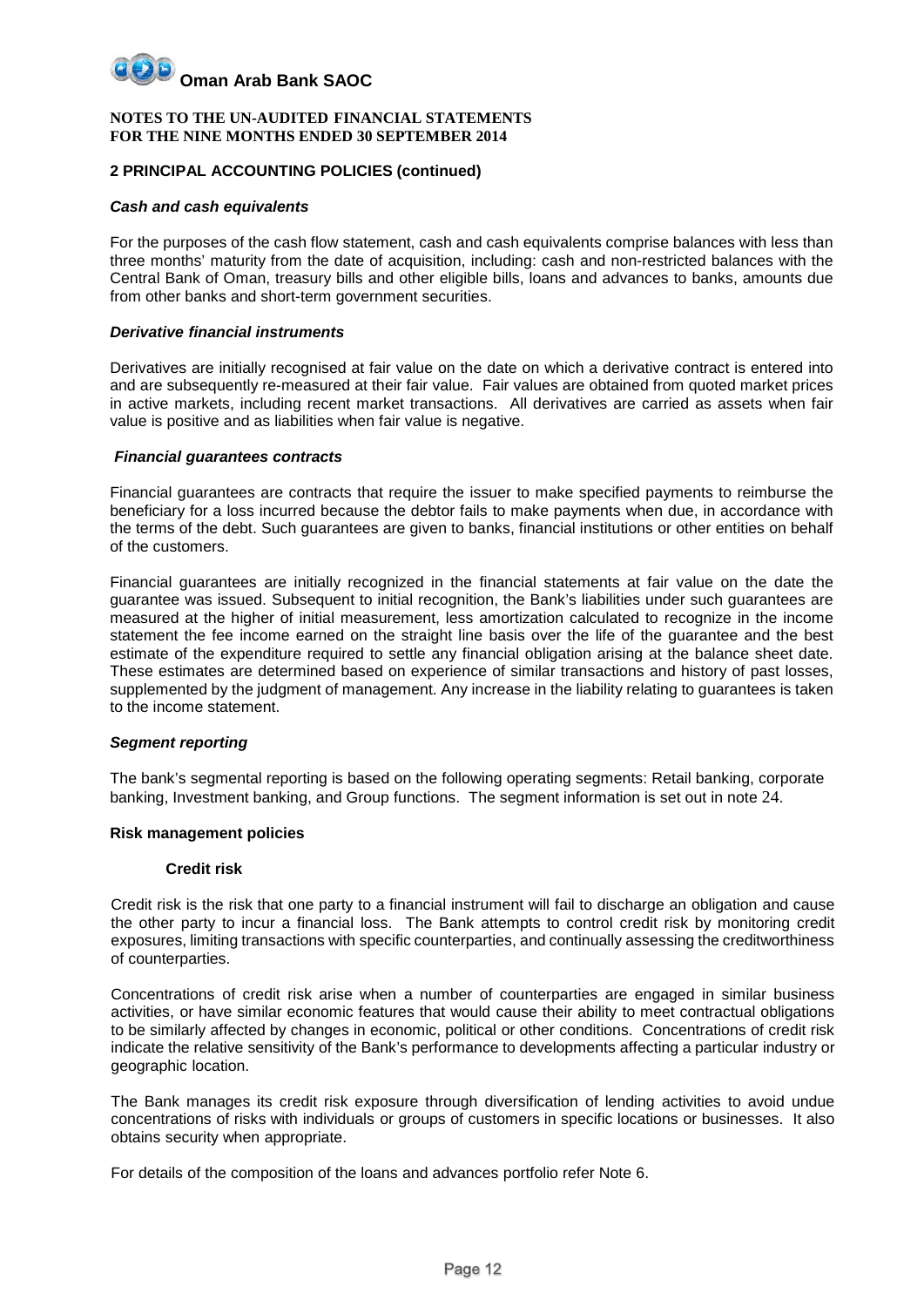#### **NOTES TO THE UN-AUDITED FINANCIAL STATEMENTS FOR THE NINE MONTHS ENDED 30 SEPTEMBER 2014**

#### **2 PRINCIPAL ACCOUNTING POLICIES (continued)**

#### **Risk management policies (continued)**

#### **Credit risk (continued)**

Repossessed properties are sold as soon as practicable with the proceeds used to reduce the outstanding balance of the debt. Repossessed assets are classified as other assets in the balance sheet.

#### **Interest rate risk**

Interest rate risk is the risk that the value of a financial instrument will fluctuate due to changes in the market interest rates. The Bank is exposed to interest/mark-up rate risk as a result of mismatches or gaps in the amount of interest/mark-up based assets and liabilities that mature or re-price in a given period. The Bank manages this risk by matching/re-pricing of assets and liabilities. The Bank is not excessively exposed to interest/mark-up rate risk as its assets and liabilities are re-priced frequently. The Assets and Liabilities Committee (ALCO) of the Bank monitors and manages the interest rate risk with the objective of limiting the potential adverse effects on the profitability of the Bank.

#### **Liquidity risk**

Liquidity risk is the risk that the Bank will encounter difficulty in raising funds to meet commitments associated with financial instruments. Liquidity risk may result from an inability to sell a financial asset quickly at close to its fair value. It includes the risk of being unable to fund assets at appropriate maturities and rates and the risk of being unable to liquidate an asset at a reasonable price and in an appropriate time frame.

The Bank's funding activities are based on a range of instruments including deposits, other liabilities and assigned capital. Consequently, funding flexibility is increased and dependence on any one source of funds is reduced. The Bank maintains liquidity by continually assessing, identifying and monitoring changes in funding needs required to strategic goals set in terms of the overall strategy. In addition the Bank holds certain liquid assets as part of its liquidity risk management strategy.

#### **Currency risk**

Currency risk arises where the value of financial instrument changes due to changes in foreign exchange rates. In order to manage currency risk exposure the Bank enters into ready, spot and forward transactions in the inter bank market.

The Bank's foreign exchange exposure comprises of forward contracts, foreign currencies cash in hand, balances with banks abroad, foreign placements and foreign currencies assets and liabilities. The net open position is managed within the acceptable limits by buying and selling foreign currencies at spot rates when considered appropriate segregation of duties exist between the front and back office functions while compliance with the net open position is independently monitored on an ongoing basis.

#### **Fair value of financial assets and liabilities**

The estimate of fair values of the financial instruments is based on information available to management as at 31 March 2011.Whilst management has used its best judgment in estimating the fair value of the financial instruments, there are inherent weaknesses in any estimation technique. The estimates involve matters of judgment and cannot be determined with precision. The bases adopted in deriving the fair values are as follows:

#### **Certificate of Deposit and current account balances due to and from banks**

The carrying amount of certificate of deposit and current account balances due to and from banks was considered to be a reasonable estimate of fair value due to their short-term nature.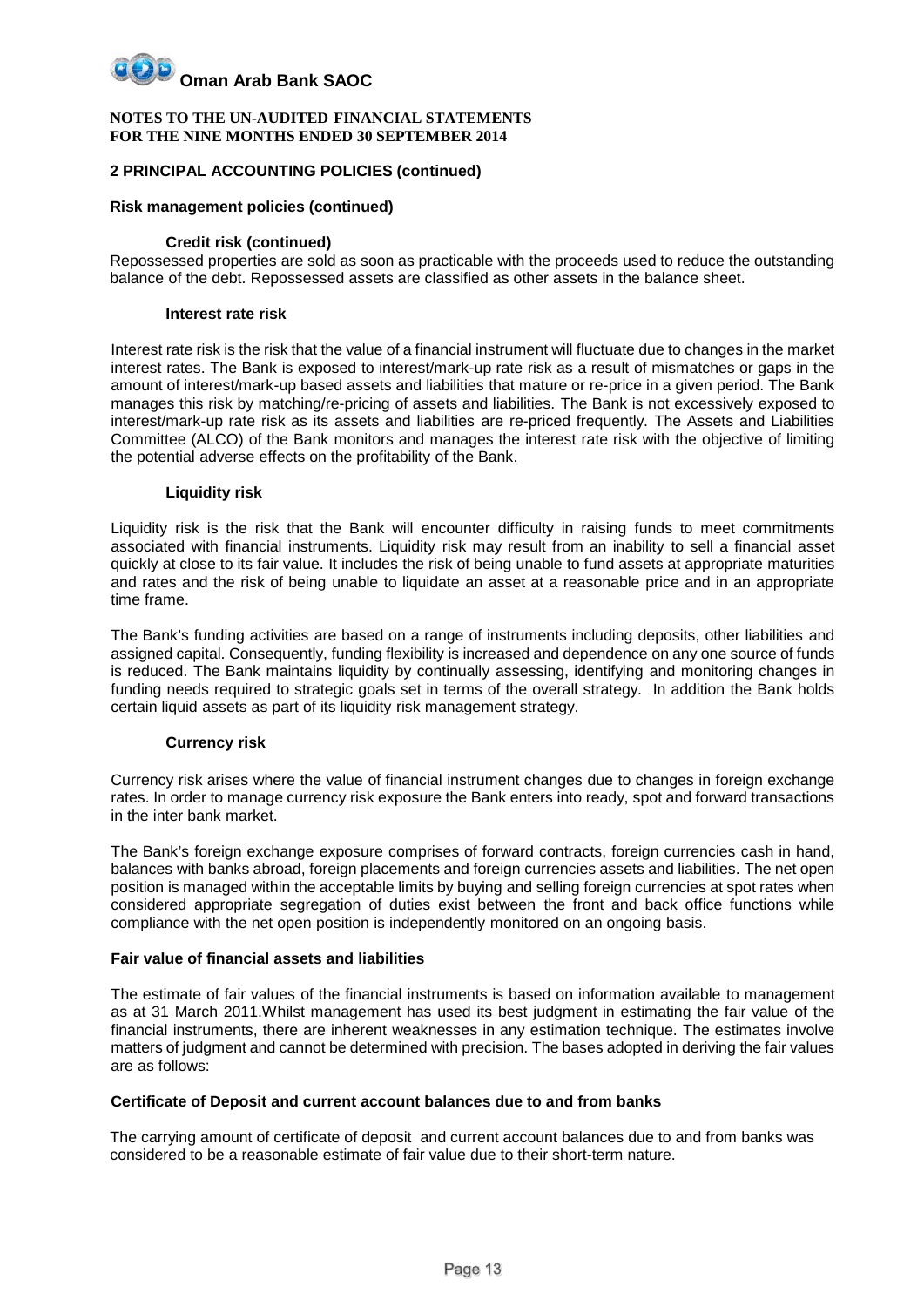

#### **2 PRINCIPAL ACCOUNTING POLICIES (continued)**

#### **Risk management policies (continued)**

#### **Loans and advances**

The estimated fair value of loans whose interest rates are materially different from the prevailing market interest rates are determined by discounting the contracted cash follows using market interest rates currently charged to similar loans. The fair value of non-performing loans approximates to the book value adjusted for provision for loan impairment. For the remainder, the fair value has been taken at book value as the prevailing interest rates offered on similar loans are not materially different from the actual loan rates.

#### **Investments**

Quoted market prices, when available are used as the measure for fair value. However, when the quoted market prices do not exist, fair values presented are estimates derived using the net present value or other valuation techniques.

#### **Customers' deposits**

The fair value of demand, call, and savings deposits is the amount payable on demand at the reporting date, which equals the carrying value of those liabilities. The estimated fair values of fixed rates deposits are determined by discounting the contractual cash flows using the market interest rates currently offered for similar deposits.

#### *Directors' remuneration*

The Directors' remuneration is governed as set out in the Articles of Association of the Bank, the Commercial Companies Law, regulations issued by the Capital Market Authority and regulations issued by the Central Bank of Oman.

The Annual General Meeting shall determine and approve the remuneration and the sitting fees for the Board of Directors and its sub-committees provided that such fees shall not exceed 5% of the annual net profit after deduction of the legal reserve and the optional reserve and the distribution of dividends to the shareholders provided that such fees shall not exceed RO 200,000. The sitting fees for each director shall not exceed RO 10,000 in one year.

#### **Comparative figures**

Certain previous year figures have been adjusted to conform to changes in presentation in the current year.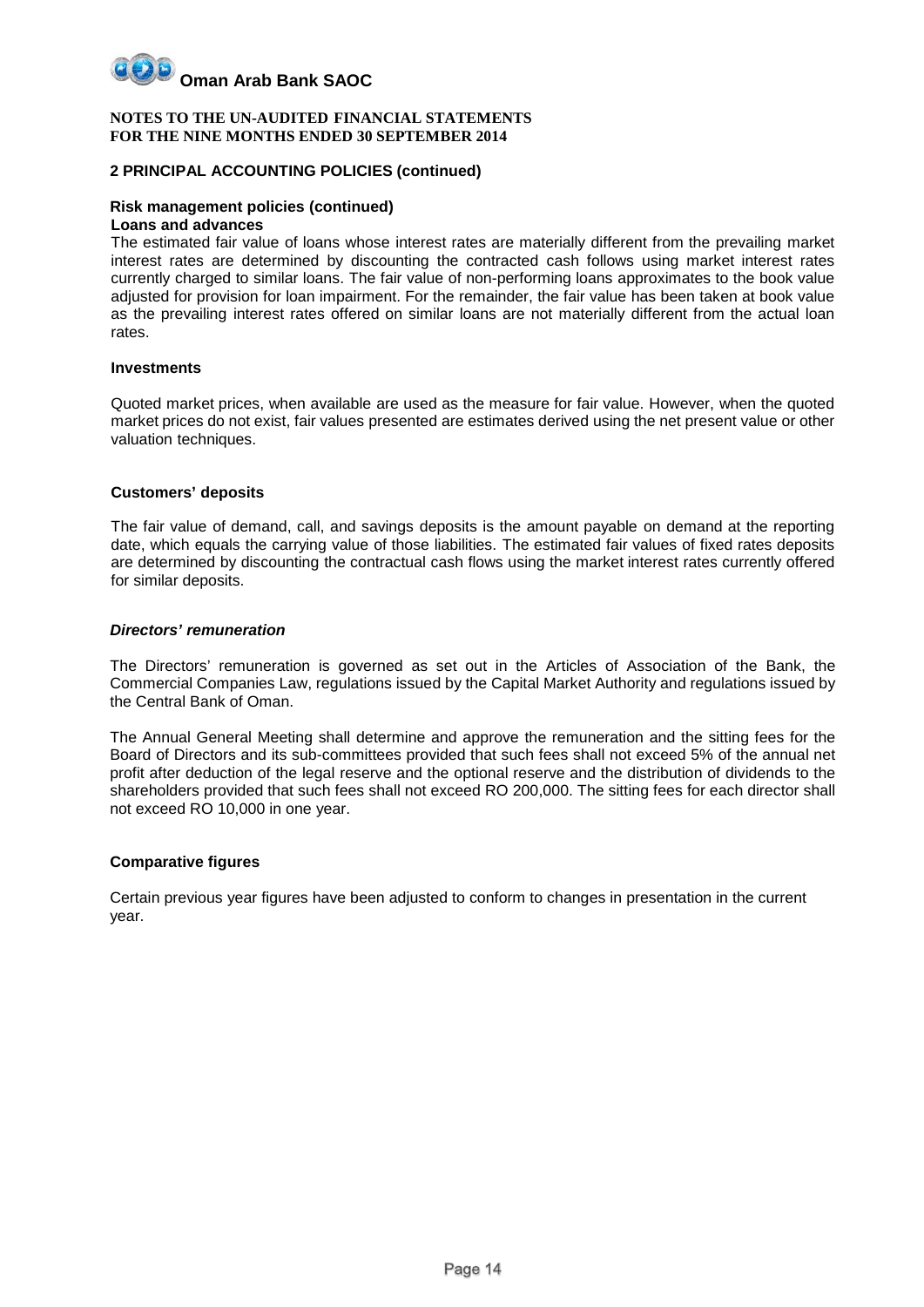

#### **3 Cash and balances with Central Bank of Oman**

|                                            | 30-Sep-14     | 30-Sep-13     |
|--------------------------------------------|---------------|---------------|
|                                            | <b>RO 000</b> | <b>RO 000</b> |
| Cash<br>Balances with Central Bank of Oman | 26,963        | 24,195        |
| -Clearing account and other balances       | 42.599        | 220,001       |
| -Statutory capital deposit                 | 500           | 500           |
|                                            | 70,062        | 244,696       |

The capital deposit cannot be withdrawn without the approval of the Central Bank of Oman. Balances with Central Bank of Oman are non-interest bearing.

#### **4 Certificates of deposit**

Certificates of deposit are issued by the Central Bank of Oman for a period of 28 days and carry interest at the average rate of 0.125% as at 30 September 2014 (30 September 2013 – 0.125%).

#### **5 Due from banks**

|                         | 30-Sep-14     | 30-Sep-13     |
|-------------------------|---------------|---------------|
|                         | <b>RO 000</b> | <b>RO 000</b> |
| Money market placements | 32,416        | 5.775         |
| <b>Current accounts</b> | 18,092        | 15,924        |
|                         | 50,508        | 21,699        |

#### **6 Loans and advances**

|                                         | 30-Sep-14<br><b>RO 000</b> | 30-Sep-13<br><b>RO 000</b> |
|-----------------------------------------|----------------------------|----------------------------|
| <b>Commercial loans</b>                 | 617,795                    | 566,806                    |
| Overdrafts                              | 130,850                    | 161,818                    |
| Personal loans                          | 492,993                    | 442,115                    |
| Credit cards                            | 5,200                      | 5,872                      |
| Al-Yusr Financing activities            | 16,918                     | 227                        |
|                                         | 1,263,756                  | 1,176,838                  |
| Less: Allowance for loan impairment and |                            |                            |
| reserved interest                       | (35,710)                   | (34,167)                   |
|                                         | 1,228,046                  | 1,142,671                  |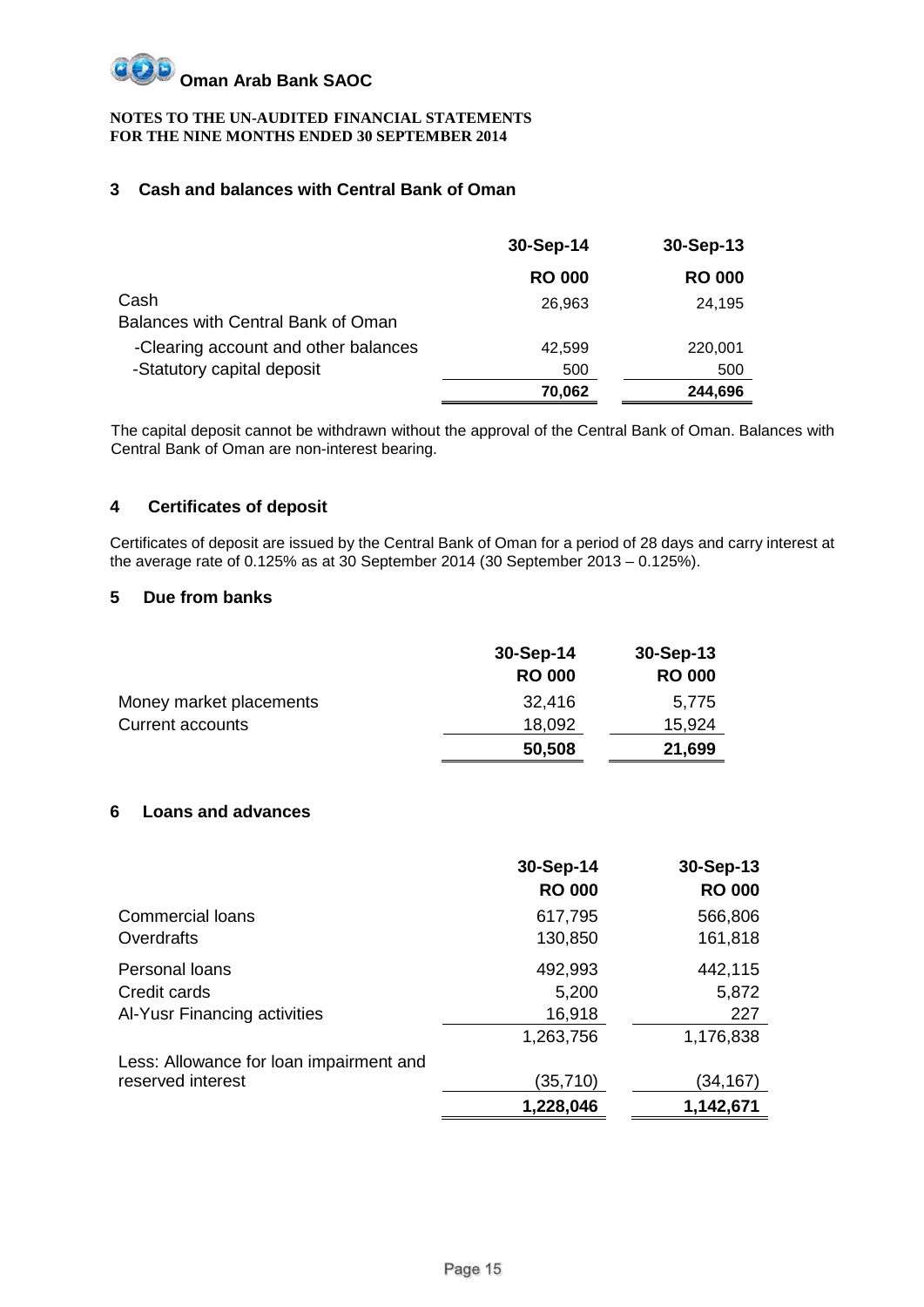

#### **6 Loans and advances (continued)**

#### **(a)** *Allowance for loan impairment and reserved interest*

The movements in the provision for loan impairment and reserved interest were as follows:

|                                                                       |                                            | 30-Sep-14                                        |               |
|-----------------------------------------------------------------------|--------------------------------------------|--------------------------------------------------|---------------|
|                                                                       | <b>Allowance</b><br>for loan<br>impairment | <b>Contractual</b><br>interest not<br>recognised | <b>Total</b>  |
|                                                                       | <b>RO 000</b>                              | <b>RO 000</b>                                    | <b>RO 000</b> |
| Balance at beginning of period                                        | 27,272                                     | 6,997                                            | 34,269        |
| Provided during the period                                            | 7,720                                      | 1,752                                            | 9,472         |
| General Provision - Islamic Banking                                   | 232                                        |                                                  | 232           |
| Amounts written off during the period<br>Amounts recovered during the | (680)                                      | (938)                                            | (1,618)       |
| period                                                                | (4,802)                                    | (1, 843)                                         | (6,645)       |
| Balance at end of period                                              | 29,742                                     | 5,968                                            | 35,710        |
|                                                                       |                                            | 30-Sep-13                                        |               |
|                                                                       | <b>Allowance</b><br>for loan<br>impairment | <b>Contracrual</b><br>interest not<br>recognised | <b>Total</b>  |
|                                                                       | <b>RO 000</b>                              | <b>RO 000</b>                                    | <b>RO 000</b> |
| Balance at beginning of period<br>.                                   | 24,777                                     | 6,744                                            | 31,521        |

| Provided during the period            | 5,326   | 1,507                    | 6,833   |
|---------------------------------------|---------|--------------------------|---------|
| General Provision - Islamic Banking   |         |                          |         |
|                                       | 5       | $\overline{\phantom{0}}$ | 5       |
| Amounts written off during the period | (276)   | (378)                    | (654)   |
| Amounts recovered during the period   | (2,686) | (852)                    | (3,538) |
| Balance at end of period              | 27,146  | 7,021                    | 34,167  |

Total allowance for the potential loss on the performing loans as at 30 September 2014 is RO 16,943,718 (30 September 2013: 14,901,706). The Central Bank of Oman regulations require that the allowance for impaired loan account should be the higher of the provision determined in accordance with IAS 39 and Central Bank of Oman guidelines. Loans and advances on which interest has been reserved and/or has not been accrued amounted to RO 34,978,509 (30 September 2013: RO 28,168,417).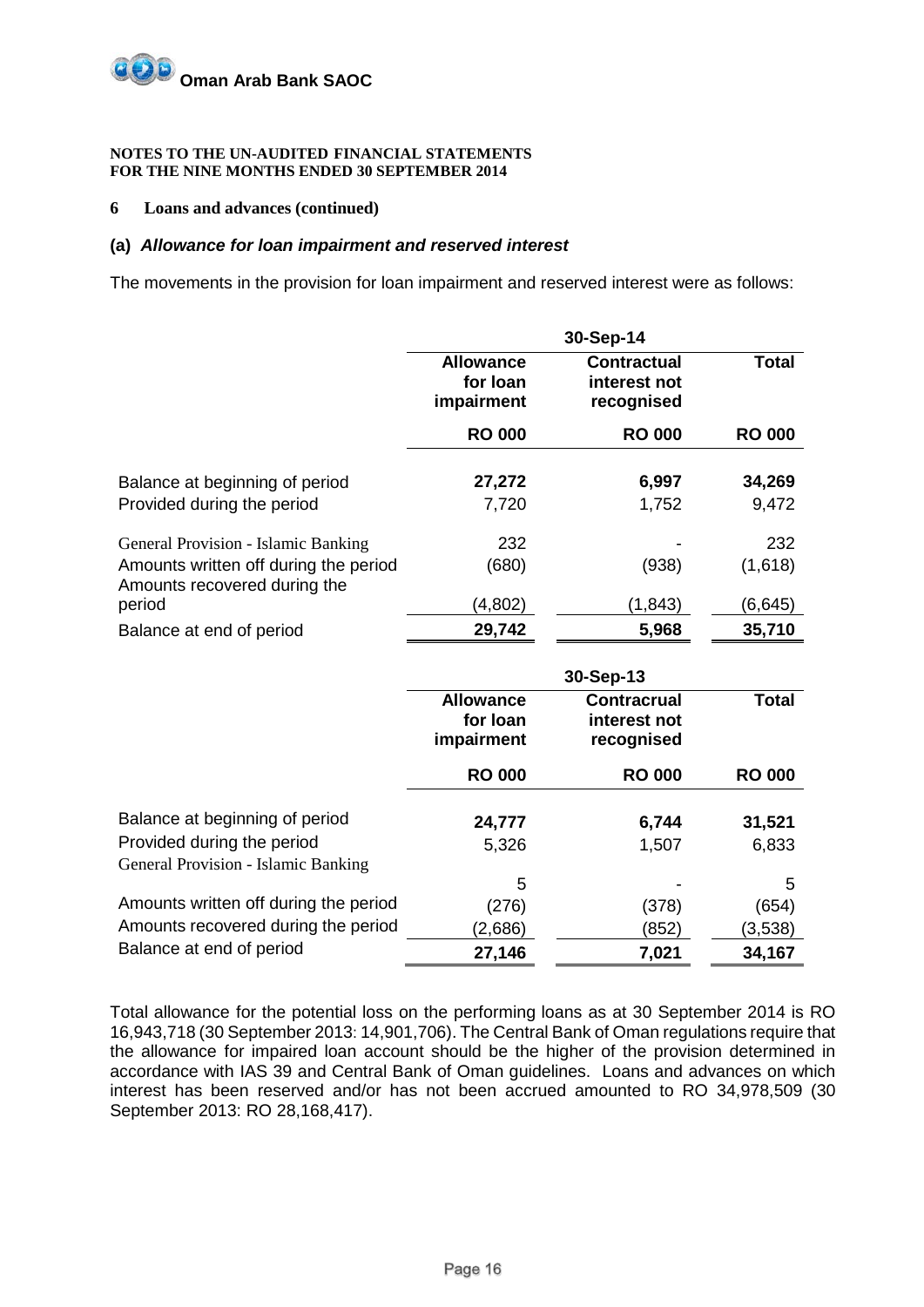

#### **6 Loans and advances (continued)**

#### **(b)** *Concentration of loans and advances*

Loans and advances were granted to customers within the Sultanate of Oman. The concentration of gross loans and advances by industry sector is as follows:

|                                   | 30-Sep-14<br><b>RO 000</b> | 30-Sep-13<br><b>RO 000</b> |
|-----------------------------------|----------------------------|----------------------------|
| Personal loans including credit   |                            |                            |
| cards                             | 509,399                    | 448,214                    |
| Transportation                    | 145,892                    | 147,351                    |
| Construction                      | 125,413                    | 103,230                    |
| Manufacturing                     | 109,496                    | 112,869                    |
| <b>Services</b>                   | 62,376                     | 67,259                     |
| <b>Utilities</b>                  | 61,158                     | 62,397                     |
| Wholesale and retail trade        | 50,455                     | 37,872                     |
| Import trade                      | 42,612                     | 42,392                     |
| <b>Financial Institutions</b>     | 24,783                     | 25,908                     |
| Mining and quarrying              | 16,537                     | 15,845                     |
| Agriculture and allied activities | 5,260                      | 6,724                      |
| Export trade                      | 753                        | 550                        |
| Others                            | 109,622                    | 106,227                    |
|                                   | 1,263,756                  | 1,176,838                  |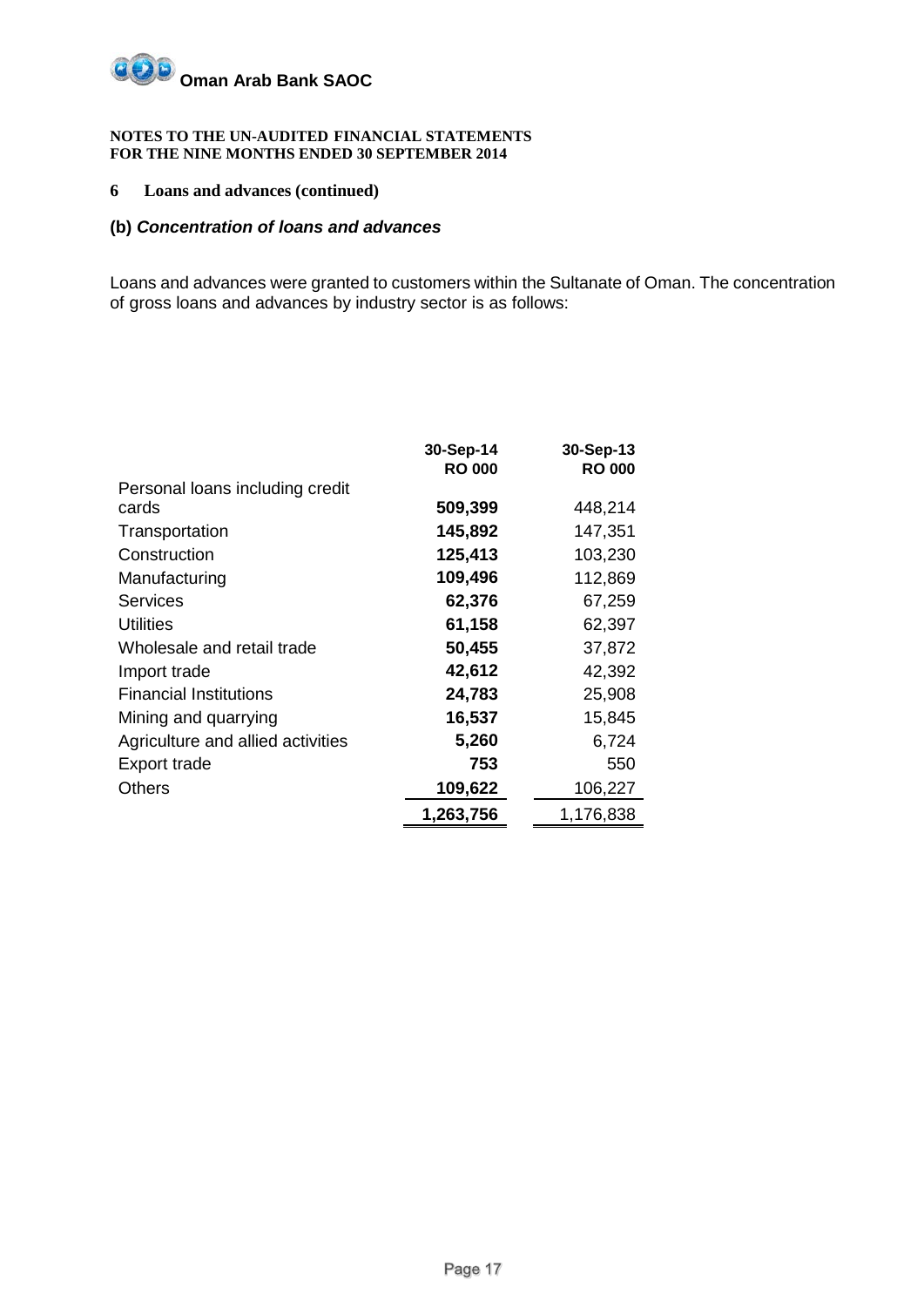

#### **7 Investment securities**

|                                                        | 30-Sep-14      | 30-Sep-13 |
|--------------------------------------------------------|----------------|-----------|
|                                                        | <b>RO' 000</b> | RO' 000   |
| <b>Available for sale</b>                              |                |           |
| - quoted                                               | 21,087         | 17,230    |
| - unquoted                                             | 377            | 363       |
|                                                        | 21,464         | 17,593    |
| Designated at fair value through profit or loss        |                |           |
| - quoted                                               | 867            | 696       |
| - unquoted                                             | 293            | 286       |
| Total investments at fair value through profit or loss | 1,160          | 982       |
| <b>Held for trading</b>                                |                |           |
| - quoted                                               | 349            | 1,417     |
| - unquoted                                             |                |           |
|                                                        | 349            | 1,417     |
| <b>Held to maturity</b>                                |                |           |
| Oman Government Development Bonds                      | 31,869         | 27,949    |
| <b>Corporate Securities</b>                            | 168            |           |
| Corporate Securities - Islamic banking                 | 506            |           |
| Total investments held to maturity                     | 32,543         | 27,949    |
|                                                        |                |           |
| <b>Total investments in securities</b>                 | 55,516         | 47,941    |

The movement in the investment can be summarized as follow:

|                                                          | At $1$<br>January<br>2014<br><b>RO'000</b> | <b>Additions</b><br><b>RO'000</b> | <b>Disposals</b><br>(sale &<br>redemption)<br><b>RO'000</b> | <b>Changes in</b><br>fair value<br>recorded in<br>statement of<br>comprehensive<br>income<br><b>RO'000</b> | <b>Changes in</b><br>fair value<br>recorded in<br>equity<br><b>RO'000</b> | At 30<br><b>September</b><br>2014<br><b>RO'000</b> |
|----------------------------------------------------------|--------------------------------------------|-----------------------------------|-------------------------------------------------------------|------------------------------------------------------------------------------------------------------------|---------------------------------------------------------------------------|----------------------------------------------------|
| Available-for-sale                                       |                                            |                                   |                                                             |                                                                                                            |                                                                           |                                                    |
| Quoted - level 1                                         | 18,949                                     | 29,176                            | (27, 137)                                                   |                                                                                                            | 99                                                                        | 21,087                                             |
| Unquoted - level 3                                       | 371                                        |                                   |                                                             |                                                                                                            | 6                                                                         | 377                                                |
| Designated as at fair<br>value through profit<br>or loss |                                            |                                   |                                                             |                                                                                                            |                                                                           |                                                    |
| Quoted - level 1                                         | 716                                        |                                   |                                                             | 151                                                                                                        |                                                                           | 867                                                |
| Unquoted - level 3                                       | 286                                        |                                   |                                                             | 7                                                                                                          |                                                                           | 293                                                |
| <b>Held for trading</b>                                  |                                            |                                   |                                                             |                                                                                                            |                                                                           |                                                    |
| Quoted - level 1                                         | 1,042                                      | 165                               | (885)                                                       | 27                                                                                                         |                                                                           | 349                                                |
| Unquoted - level 2                                       |                                            |                                   |                                                             |                                                                                                            |                                                                           |                                                    |
| Investments held to                                      |                                            |                                   |                                                             |                                                                                                            |                                                                           |                                                    |
| <b>Maturity</b>                                          | 32,073                                     | 674                               | (204)                                                       | $\overline{0}$                                                                                             | $\overline{0}$                                                            | 32,543                                             |
|                                                          | 53,437                                     | 29,509                            | (28, 226)                                                   | <u>185</u>                                                                                                 | 105                                                                       | 55,516                                             |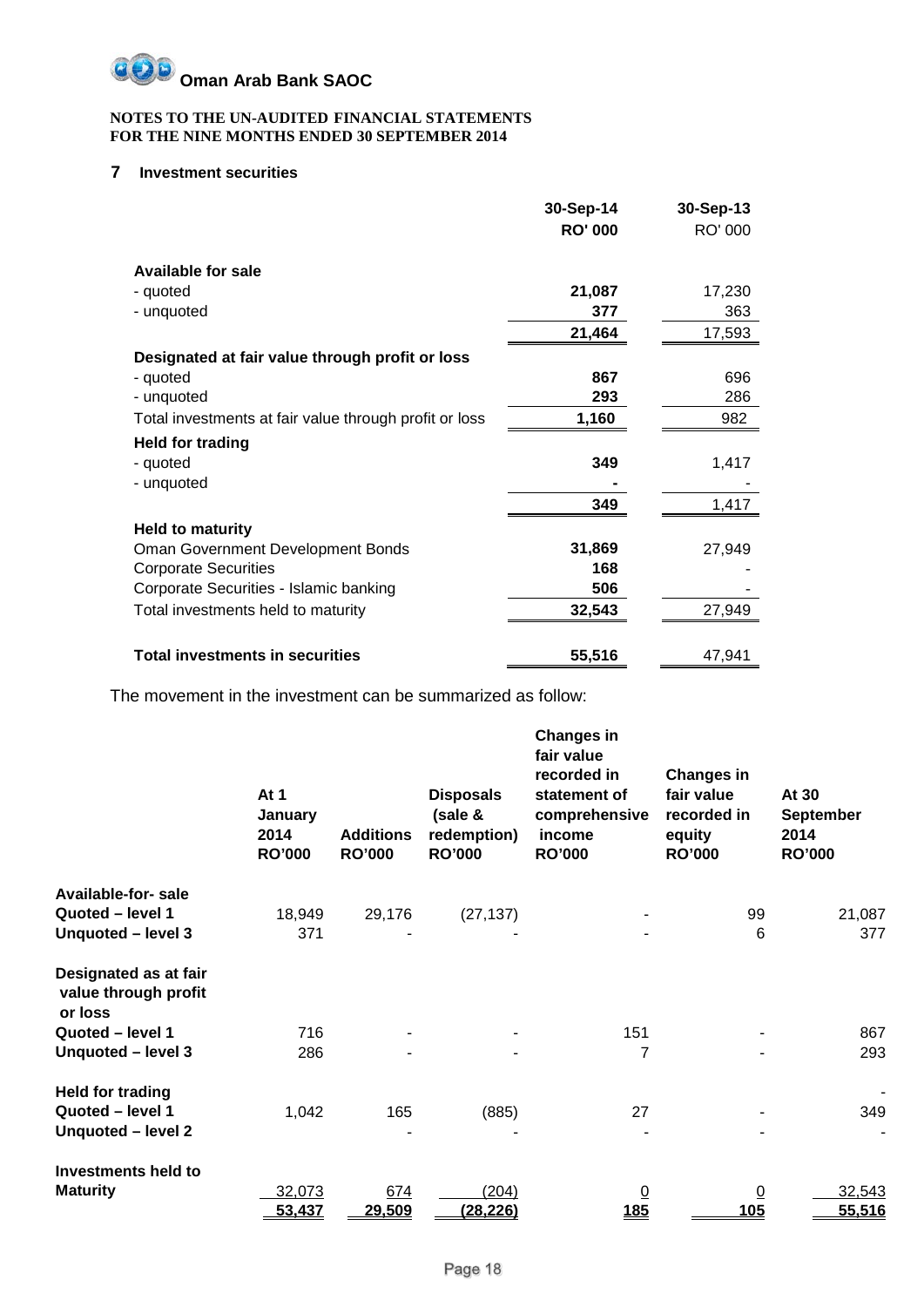

#### **7 Investment securities (continued)**

All the Oman government development bonds are denominated in Rial Omani and are issued by the Government of Oman. They carry interest rates varying between 2.75 % and 5.50% (2013– 3.25% to 5.5%) per annum. The maturity profile of the bonds, based on the remaining maturity from the balance sheet date, is as follows:

|                 | 30-Sep-14 | $30-Sep-13$ |
|-----------------|-----------|-------------|
| Within One year | 2.400     |             |
| 1 to 5 years    | 29.469    | 27.949      |
|                 | 31.869    | 27,949      |

#### **8 Property and equipment**

|                       |                 |                 | <b>Furniture</b> |                 |                    |               |
|-----------------------|-----------------|-----------------|------------------|-----------------|--------------------|---------------|
|                       | <b>Land and</b> | <b>Computer</b> | and              | <b>Motor</b>    |                    |               |
|                       | buildings       | equipment       | fixture          | <b>Vehicles</b> | <b>Capital WIP</b> | <b>Total</b>  |
|                       | <b>RO 000</b>   | <b>RO 000</b>   | <b>RO 000</b>    | <b>RO 000</b>   | <b>RO 000</b>      | <b>RO 000</b> |
| <b>Cost</b>           |                 |                 |                  |                 |                    |               |
| At 1 January 2014     | 21,418          | 14,757          | 8,741            | 569             | 988                | 46,473        |
| <b>Additions</b>      | 606             | 469             | 452              | 133             | 909                | 2,569         |
| <b>Transfers</b>      |                 | 89              | 305              |                 | (394)              |               |
| <b>Disposals</b>      |                 | (4)             | (7)              | (100)           |                    | (111)         |
| At 30 Sep 2014        | 22,024          | 15,311          | 9,491            | 602             | 1,503              | 48,931        |
| <b>Depreciation</b>   |                 |                 |                  |                 |                    |               |
| At 1 January 2014     | 2,940           | 10,492          | 5,774            | 458             |                    | 19,664        |
| Charge for the period | 452             | 770             | 672              | 23              |                    | 1,917         |
| <b>Disposals</b>      |                 | (4)             | (5)              | (92)            |                    | (101)         |
| At 30 Sep 2014        | 3,392           | 11,258          | 6,441            | 389             |                    | 21,480        |
| Net book value        |                 |                 |                  |                 |                    |               |
| At 30 Sep 2014        | 18,632          | 4,053           | 3,050            | 213             | 1,503              | 27,451        |
| At 30 September       |                 |                 |                  |                 |                    |               |
| 2013                  | 4,918           | 3,344           | 1,495            | 137             | 16,527             | 26,421        |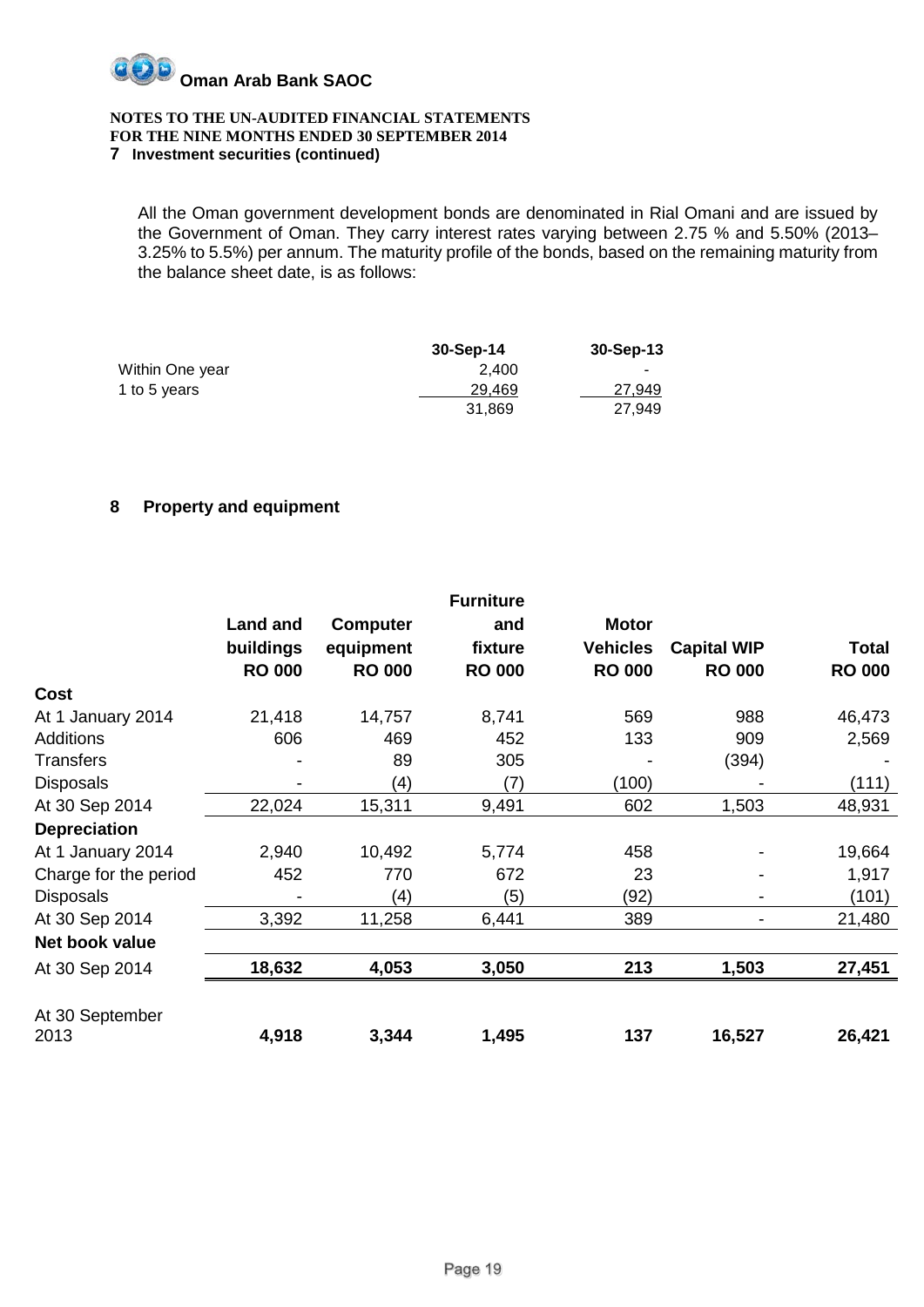#### **9 Other assets**

|                                                                              | 30-Sep-14     | 30-Sep-13     |
|------------------------------------------------------------------------------|---------------|---------------|
|                                                                              | <b>RO 000</b> | <b>RO 000</b> |
| Acceptances                                                                  | 23,486        | 18,298        |
| Interest receivable                                                          | 6,244         | 6,558         |
| Prepayments                                                                  | 2,815         | 1,930         |
| Receivable from Investment customers<br>Positive Fair Value change - Forward | 1,225         | 1,058         |
| contracts                                                                    | 395           | 429           |
| Credit card settlement                                                       | 1,694         | 1,620         |
| <b>Others</b>                                                                | 2,213         | 7,583         |
|                                                                              | 38,072        | 37,476        |

Others as at September 30 2014 include the value of repossessed collateral property RO 310,000 (30 September 2013: RO 310,000).

#### **10 Due to banks**

|                                       | 30-Sep-14     | 30-Sep-13     |
|---------------------------------------|---------------|---------------|
|                                       | <b>RO 000</b> | <b>RO 000</b> |
| Money at call and short term deposits | -             | 15,400        |
| <b>Current accounts</b>               | 12,112        | 9,081         |
|                                       | 12,112        | 24,481        |

#### **11 Customers' deposits**

|                          | 30-Sep-14<br><b>RO 000</b> | 30-Sep-13<br><b>RO 000</b> |
|--------------------------|----------------------------|----------------------------|
| Demand and call accounts | 550,097                    | 471,994                    |
| Term deposits            | 592,395                    | 447,476                    |
| Savings accounts         | 212,540                    | 162,221                    |
|                          | 1,355,032                  | 1,081,691                  |

The concentration of customers' deposits by government and private sector is as follows:

|                | 30-Sep-14<br><b>RO 000</b> | $30-Sep-13$<br><b>RO 000</b> |
|----------------|----------------------------|------------------------------|
| <b>Private</b> | 1,007,075                  | 766,105                      |
| Government     | 347.957                    | 315,586                      |
|                | 1,355,032                  | 1,081,691                    |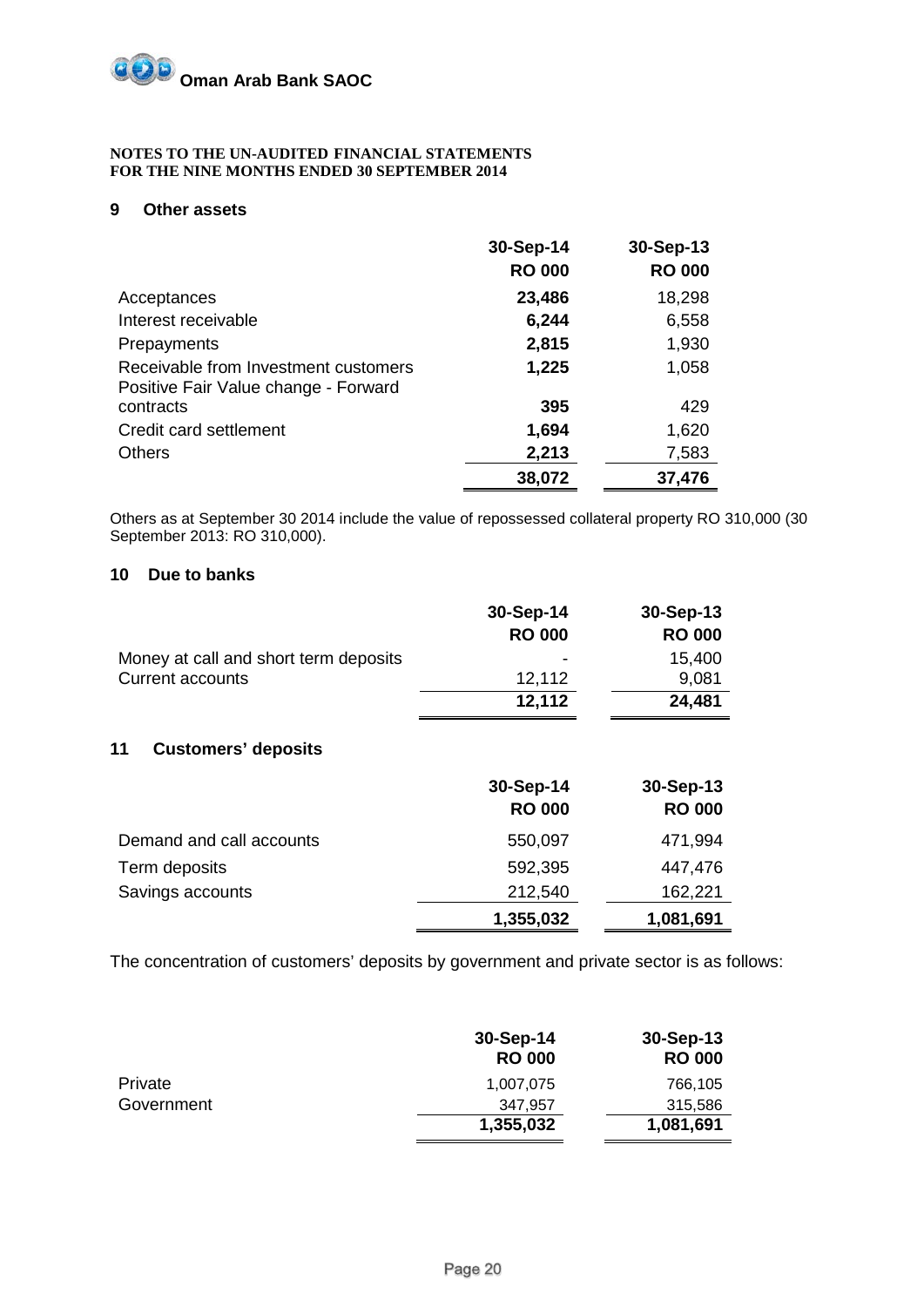#### **12 Other liabilities**

|                                             | 30-Sep-14     | 30-Sep-13     |
|---------------------------------------------|---------------|---------------|
|                                             | <b>RO 000</b> | <b>RO 000</b> |
| Acceptances                                 | 23,486        | 18,298        |
| Balances in investment customers accounts   | 13,406        | 13,214        |
| Acceptances and certified cheques           | 7,080         | 2,343         |
| Staff related provisions                    | 2,369         | 3,497         |
| Interest Payable                            | 6,473         | 4,921         |
| Accrued expenses and others                 | 8,984         | 4,719         |
| Interest and commission received in advance | 1,695         | 1,324         |
| credit card settlement                      | 762           | 418           |
| Negative Fair Value change - Forward        |               |               |
| contracts                                   | 360           | 424           |
| Subscriptions for IPO                       | 1,150         | 211,610       |
|                                             | 65,765        | 260,768       |

The charge and amounts paid in respect of staff terminal benefits were RO 320,708 (30 September 2013: RO 118,918) and RO 278,777 (30 September 2013: 194,703).

#### **12 Subordinated bonds**

In order to enhance the capital adequacy and to meet the funding requirements, the Bank issued non-convertible unsecured subordinated bonds of RO 50 Million (50,000,000 units of RO 1 each) for a tenor of five years and one month in April 2012 through private placement. The bonds are listed in the Muscat Securities Market and are transferable through trading. The bonds carry a fixed coupon rate of 5.5% per annum (2013: 5.5% per annum), payable semi-annually with the principal payable on maturity.

#### **13 Taxation**

The Bank is liable for income tax in accordance with the income tax laws of the Sultanate of Oman. The tax has been provided at 12%, the rate applicable to the Bank. The assessments for the years up to 2008 are complete. The bank has adequate provisions for the tax liability, if any.

#### **14 Share capital**

The authorized capital is RO 200,000,000 and the issued share capital comprises 1,160,000,000 fully paid shares of RO 0.100 each. RO 12 million has been assigned as capital for the Islamic Banking services of the Bank.

|                          | 30-Sep-14                    |                    |         |                    | 30-Sep-13 |
|--------------------------|------------------------------|--------------------|---------|--------------------|-----------|
|                          | Country of in<br>corporation | Share<br>holding % | RO 000  | Share<br>holding % | RO 000    |
| <b>OMINVEST</b>          | Oman                         | 50.99              | 59,148  | 50.99              | 59,148    |
| Arab Bank Plc            | Jordan                       | 49                 | 56,840  | 49                 | 56,840    |
| Oman Investment services | Oman                         | 0.01               | 12      | 0.01               | 12        |
|                          |                              | 100                | 116,000 | 100                | 116,000   |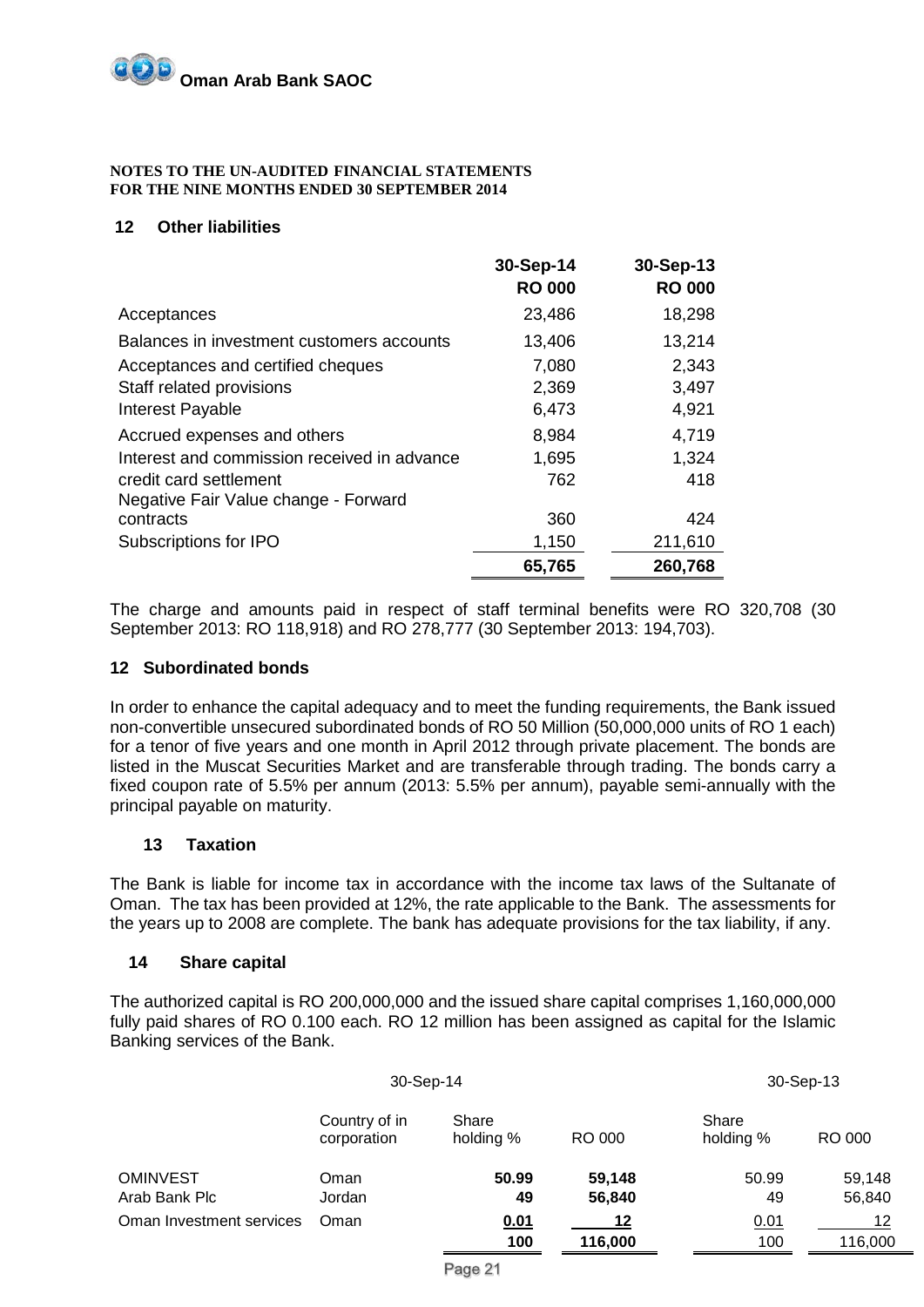

#### **15 Legal reserve**

According to the Omani Commercial Companies Law of 1974, the Bank is required to transfer 10% of the profit for the year to legal reserve until the accumulated balance of this reserve equals at least one third of the Bank's Paid up share capital. The legal reserve is not available for distribution.

#### **16 Interest income**

|                                       | 9 months ended |               |
|---------------------------------------|----------------|---------------|
|                                       | 30-Sep-14      | 30-Sep-13     |
|                                       | <b>RO 000</b>  | <b>RO 000</b> |
| Loans and advances                    | 42,010         | 38,920        |
| Placements with banks                 | 108            | 49            |
| Interest from Certificate of Deposits | 155            | 83            |
| Interest from Government Development  |                |               |
| <b>Bonds</b>                          | 591            | 536           |
|                                       | 42,864         | 39,588        |

Interest bearing assets earned interest at an average rate of 4.00% for the nine months ended 30 September 2014 (30 September 2013: 4.39%).

#### **17 Interest expense**

|                                | 9 months ended             |                            |  |
|--------------------------------|----------------------------|----------------------------|--|
|                                | 30-Sep-14<br><b>RO 000</b> | 30-Sep-13<br><b>RO 000</b> |  |
| Time deposits                  | 7,339                      | 5,282                      |  |
| Interest on subordinated bonds | 2,064                      | 2,064                      |  |
| Call accounts                  | 556                        | 542                        |  |
| Savings accounts               | 323                        | 286                        |  |
|                                | 10,282                     | 8,174                      |  |

For the nine months ended 30 September 2014, the average cost of funds was 1.05% (30 September 2013: 1.02%)

#### **18 Investment income**

| Income from investments at fair value<br>through profit or loss | 30-Sep-14     | $30-Sep-13$   |
|-----------------------------------------------------------------|---------------|---------------|
|                                                                 | <b>RO 000</b> | <b>RO 000</b> |
| Profit/Loss on sale of investments                              | 1,329         | 723           |
| Dividend income                                                 | 969           | 578           |
| Changes in fair value                                           | 185           | 499           |
| <b>Total investment income</b>                                  | 2,483         | 1,800         |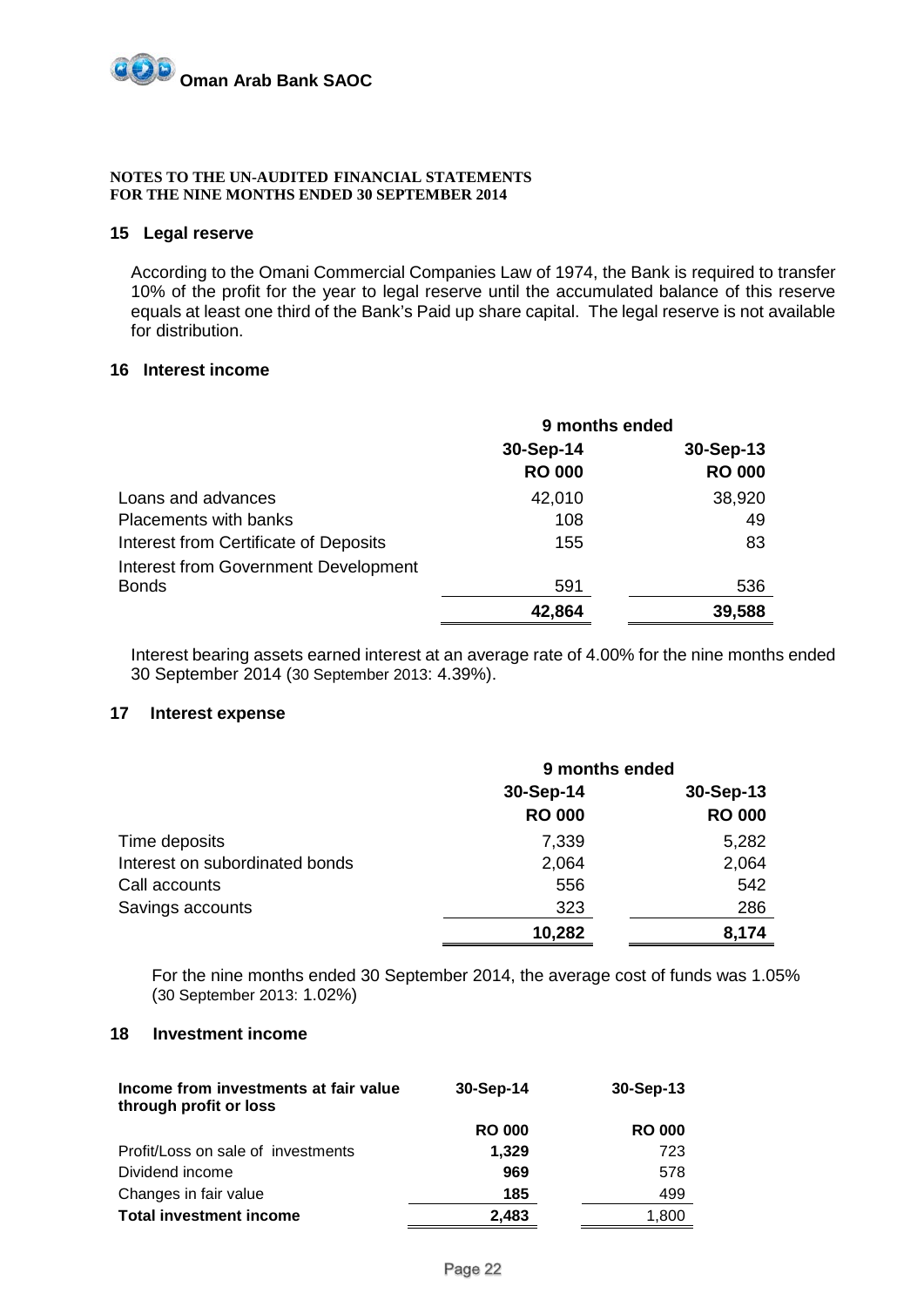

#### **19 Other operating income**

|                    | 9 months ended |               |  |
|--------------------|----------------|---------------|--|
|                    | 30-Sep-14      | 30-Sep-13     |  |
|                    | <b>RO 000</b>  | <b>RO 000</b> |  |
| Fees & Commissions | 14,785         | 9,856         |  |
| Exchange income    | 3,456          | 3,364         |  |
| Other income       | 91             | 471           |  |
|                    | 18,332         | 13,691        |  |

#### **20 Related party transactions**

Oman Arab Bank has a management agreement with Arab Bank Plc Jordan, which owns 49% of the bank's share capital. In accordance with the terms of that management agreement, Arab Bank Plc Jordan provides banking related technical assistance and other management services, including the secondment of managerial staff. The annual fee payable to Arab Bank is 0.3% of NPAT.

The Bank accepts deposits from its directors and other related concerns including its affiliate banks. Similarly, the Bank provides loans and advances, and other banking services to these parties. These transactions are entered into in the normal course of the Bank's business, on an arm's length basis at open market prices. All loans and advances to related parties are performing advances and are free of any provision for possible credit losses. At 30 September, balances with directors and other related parties were as follows:

|                                                                                                                 | Sep-14                              |               | <b>Sep-13</b>                       |               |
|-----------------------------------------------------------------------------------------------------------------|-------------------------------------|---------------|-------------------------------------|---------------|
|                                                                                                                 | <b>RO' 000</b>                      |               | <b>RO' 000</b>                      |               |
| <b>Related party transactions</b>                                                                               | <b>Major</b><br><b>Shareholders</b> | <b>Others</b> | <b>Major</b><br><b>Shareholders</b> | <b>Others</b> |
| Loans and advances                                                                                              | 4,500                               | 46,142        | 6,502                               | 44,568        |
| Customers' deposits                                                                                             | 264                                 | 6,966         | 359                                 | 6,823         |
| Investments                                                                                                     | 1,117                               | 663           | 487                                 | 514           |
| Due from banks                                                                                                  | 9,756                               |               | 6,647                               |               |
| Due to banks                                                                                                    | 1,702                               |               | 20,561                              |               |
| Stand by line of credit                                                                                         | 48,125                              |               | 48,125                              |               |
| Letters of credit, guarantees and<br>acceptances                                                                | 212,600                             | 3,180         | 169,819                             | 998           |
| The Income Statement includes the<br>following amounts in relation to the<br>transactions with related parties: |                                     |               |                                     |               |
| Interest & commission income                                                                                    | 97                                  | 599           | 190                                 | 796           |
| Interest & commission expense                                                                                   | 309                                 | 5             | 265                                 | 11            |
| <b>Key Management Compensation</b>                                                                              |                                     |               |                                     |               |
|                                                                                                                 | 30-Sep-14<br><b>RO 000</b>          |               | 30-Sep-13<br><b>RO 000</b>          |               |
| Salaries and other short term benefits<br>End of service benefits                                               |                                     | 588<br>69     | 621<br>75                           |               |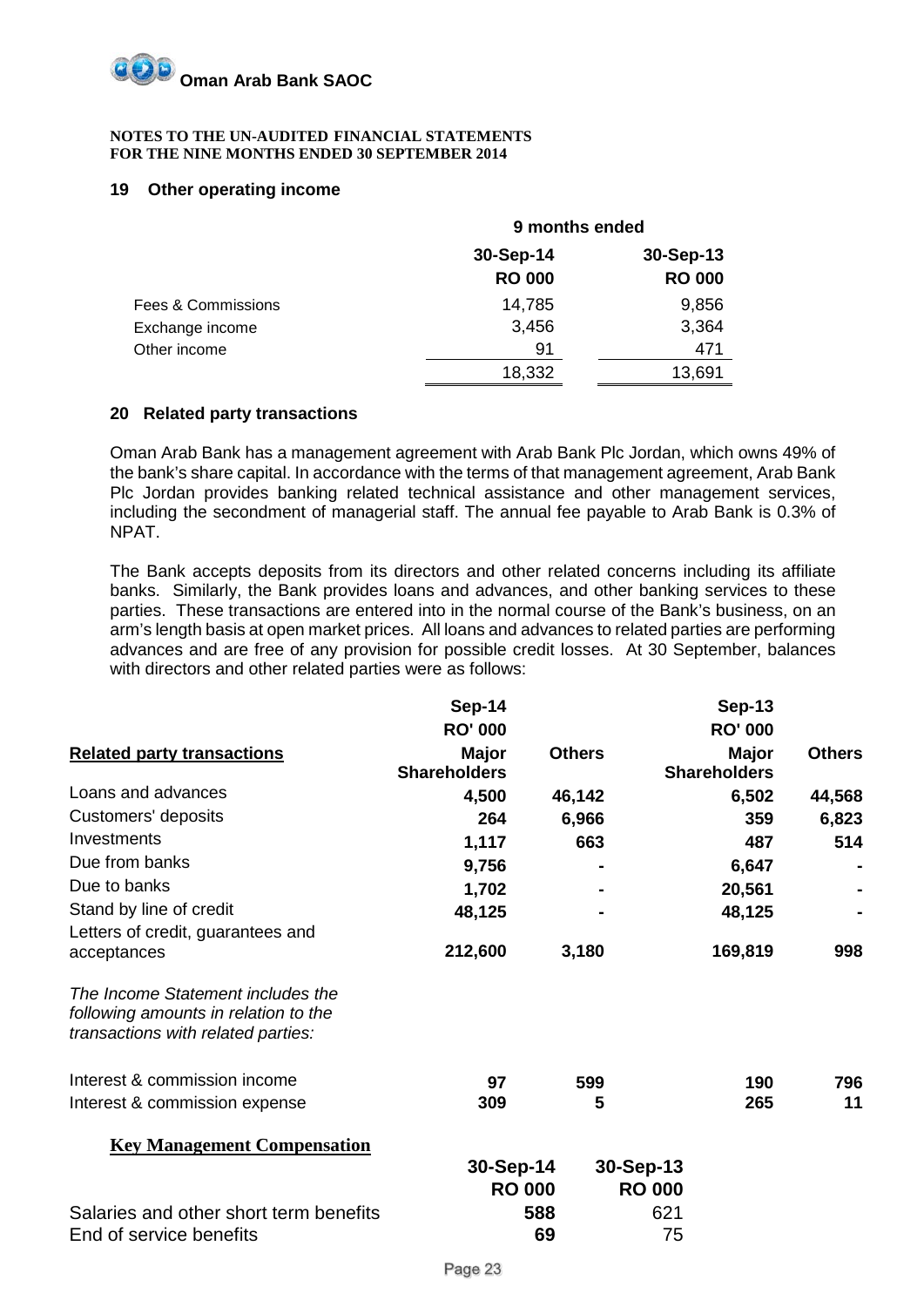

#### **21 (a) Commitments and Contingent Liabilities**

The Bank is a party to financial instrument with off-balance sheet credit risk in the normal course of business to meet the financing needs of its customers. These financial instruments include standby letters of credit, financial guarantees to third parties, commitments to extend credit and others. The Bank's exposure to credit loss in the event of non-performance by the other party to such financial instruments is represented by the contract value or the notional amount of the instrument. However, generally the credit risk on these transactions is lower than the contract value or the notional amount. In addition, some commitments to extend credit can be cancelled or revoked at any time at the banks option.

The risk involved is essentially the same as the credit risk involved in extending loan facilities and therefore these transactions are subject to the same credit organisation, portfolio maintenance and collateral requirements for customers applying for loans and advances. The outstanding contract value or the notional amounts of these instruments at 31 March were as follows:

|                   | 30-Sep-14     | 30-Sep-13     |
|-------------------|---------------|---------------|
|                   | <b>RO 000</b> | <b>RO 000</b> |
| Letters of credit | 417.494       | 399,564       |
| Guarantees        | 527,595       | 496,374       |
|                   | 945,089       | 895,938       |

Letters of credit and guarantees amounting to RO 667,408,975 (30 September 2013: RO 676,464,412) were counter guaranteed by other banks.

#### **(b)** *Forward foreign exchange contracts*

At the balance sheet date, there were outstanding forward foreign exchange contracts, all maturing within one year, on behalf of customers for the sale and purchase of foreign currencies. The contract values are summarised below:

|           | 30-Sep-14     | 30-Sep-13     |
|-----------|---------------|---------------|
|           | <b>RO 000</b> | <b>RO 000</b> |
| sales     | 23,659        | 89,945        |
| purchases | (23, 694)     | (89, 950)     |
|           | (35)          | (5)           |

#### **(c)** *Assets pledged as Security*

At the balance sheet date, the bank has not pledged any of its assets as security. (30 September 2013 no assets pledged).

#### **22 Basic Earnings per share**

| 2014        | 2013        |
|-------------|-------------|
| 21,223,522  | 18,653,843  |
| 116,000,000 | 116,000,000 |
| 0.024       | 0.022       |
|             |             |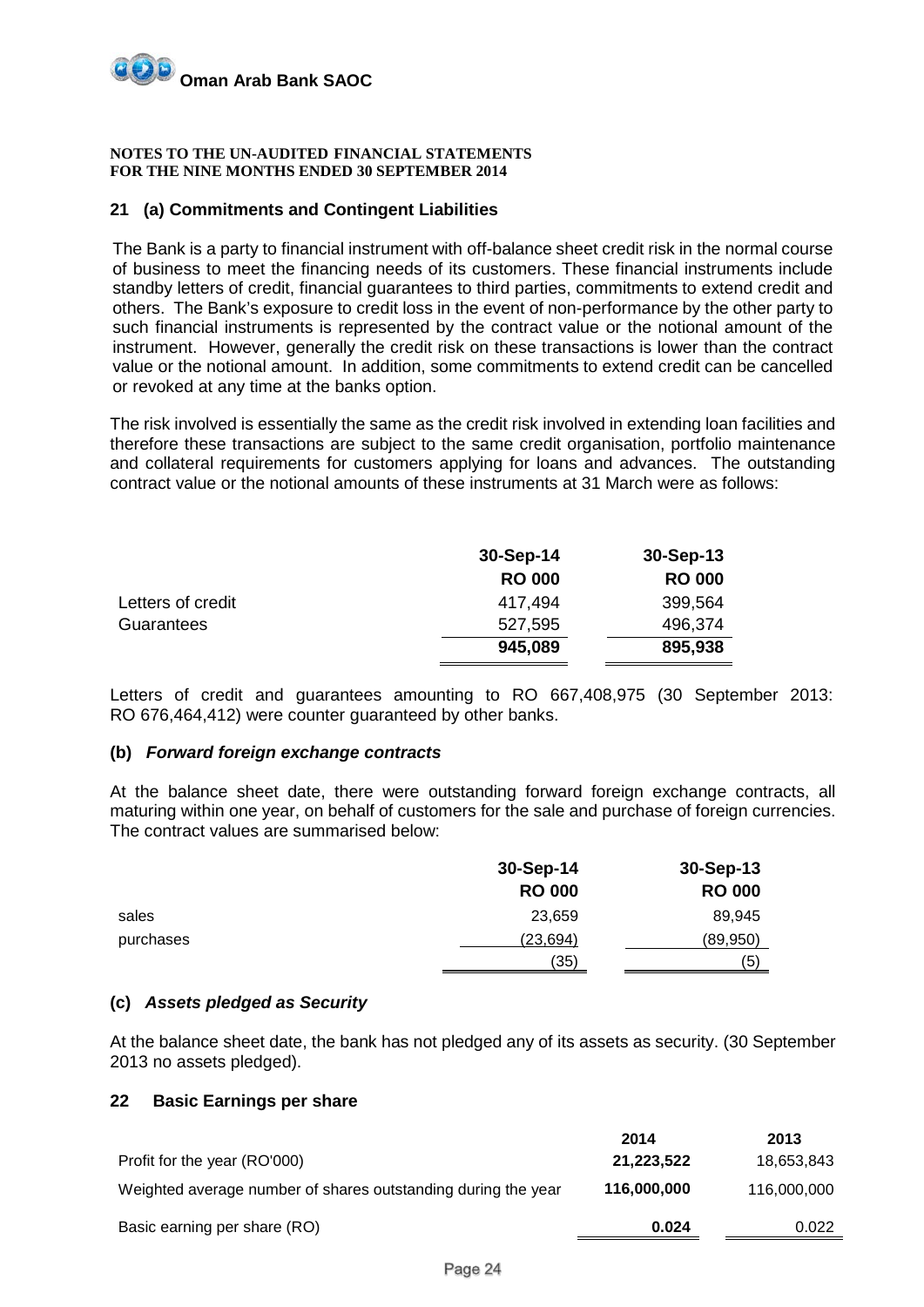

#### **Basic Earnings per share (Continued)**

The par value of each share is 100 Baizas. The basic earnings per share is the profit for the period divided by the weighted average number of shares outstanding.

#### **23 Capital adequacy**

The principal objective of the Central Bank of Oman's (CBO) capital adequacy requirement is to ensure that an adequate level of capital is maintained to withstand any losses which may result from the risks in a bank's balance sheet, in particular credit risk. CBO's risk based capital adequacy framework is consistent with the international standards of the Bank of International Settlement (BIS).

CBO requires the banks' registered in the Sultanate of Oman to maintain the capital adequacy a minimum of 12% based on guidelines of the Basel II accord from December 2010 onwards. The requirements of Basel III will be gradually implemented starting from 2013. The banks in Oman have to comply with the related disclosure requirements issued by CBO.The transition period of phasing-in of regulatory adjustments of capital under Basel III in Oman would be from December 31, 2013 to December 31, 2017. During the transition period of phasing-in of regulatory deductions under Basel III the banks in Oman will use a modified version of disclosure of the components of capital.The minimum capital required for 2014 under Basel III guidelines is 12.625% including the capital conservation buffer of 0.625%, which will be 2.5% by December 31 2017

The ratio calculated in accordance with the CBO and BIS capital adequacy guidelines as per Basle II accord is as follows. :

|                                   | 30-Sep-14     | 30-Sep-13     |
|-----------------------------------|---------------|---------------|
| <b>Capital</b>                    | <b>RO 000</b> | <b>RO 000</b> |
| Tier I                            | 185,264       | 172,366       |
| Tier II                           | <u>45,255</u> | 53,435        |
| Total capital base                | 230,519       | 225,800       |
| <b>Risk Weighted Assets</b>       |               |               |
| Credit risk                       | 1,376,639     | 1,309,982     |
| Market risk                       | 6,163         | 8,050         |
| Operation risk                    | 112,263       | 104,838       |
| Total risk weighted assets        | 1,495,065     | 1,422,870     |
| <b>BIS Capital Adequacy Ratio</b> | 15.42%        | 15.87%        |